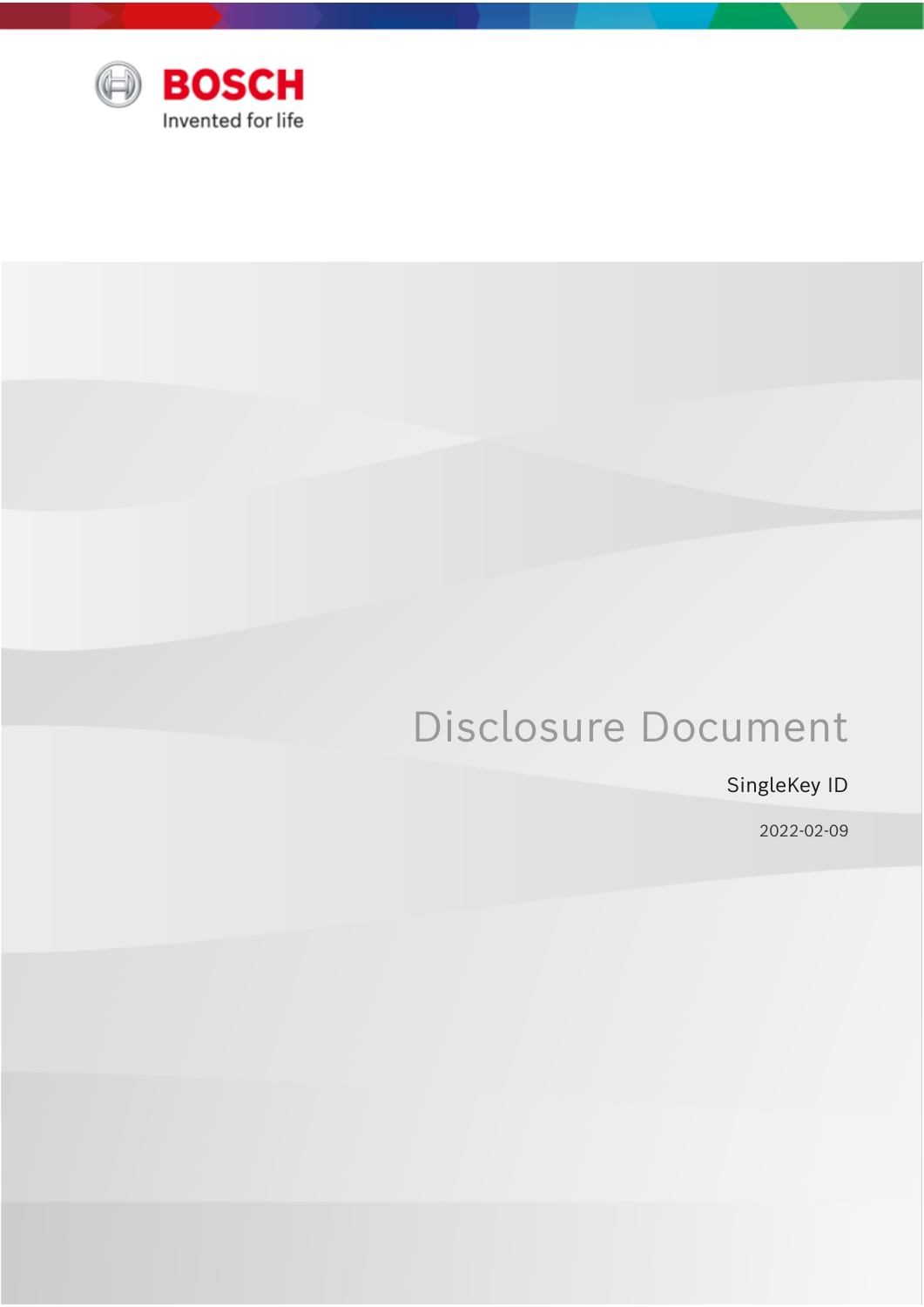# **Third-Party Disclosure Document**

© 2022 Bosch.IO GmbH. All rights reserved, also regarding any disposal, exploitation, reproduction, editing, distribution, as well as in the event of applications for industrial property rights.

| Asia<br><b>Europe</b> |                                |
|-----------------------|--------------------------------|
| Bosch.IO GmbH         | Bosch.IO                       |
| Ullsteinstrasse 128   | c/o Robert Bosch (SEA) Pte Ltd |
| 12109 Berlin          | 11 Bishan Street 21            |
| Germany               | Singapore 573943               |
| Tel. +49 30 726112-0  | Tel. +65 6571 2220             |
| info-de@bosch-si.com  | info-sg@bosch-si.com           |
| www.bosch-si.de       | www.bosch-si.com               |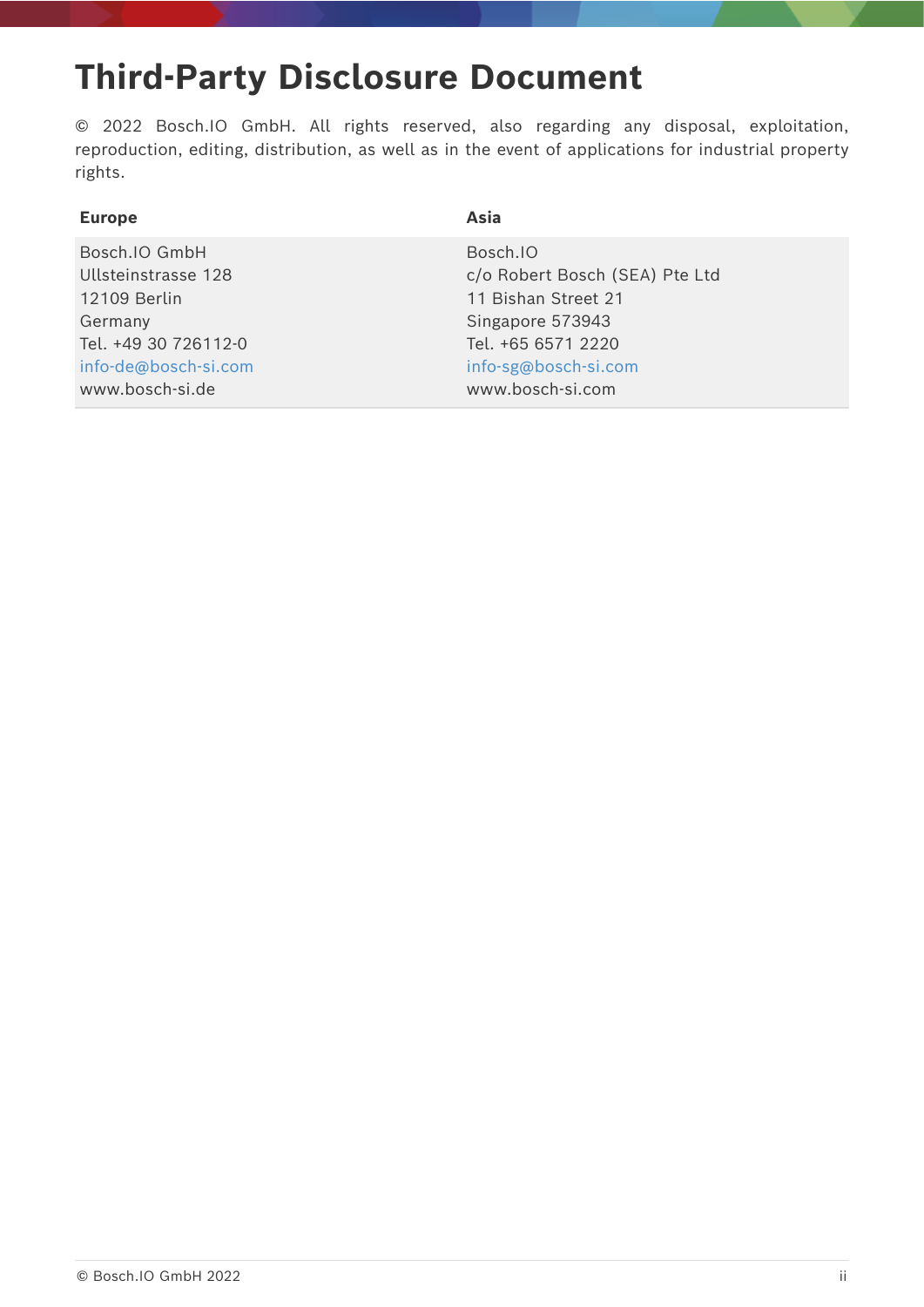# **Table of Contents**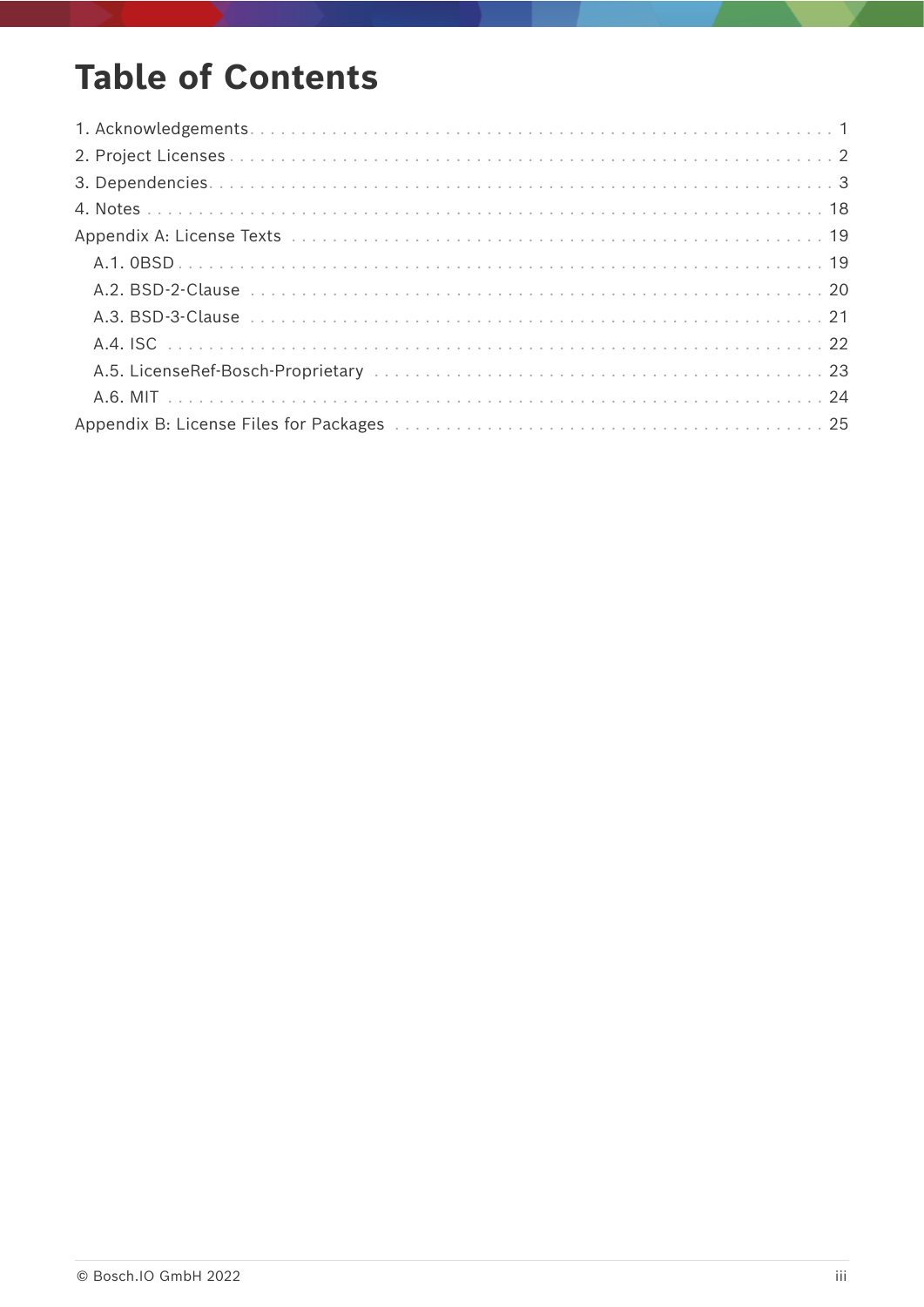# <span id="page-3-0"></span>**1. Acknowledgements**

This software includes third-party software packages and source code. This disclosure document lists these software packages, their licenses and copyrights below.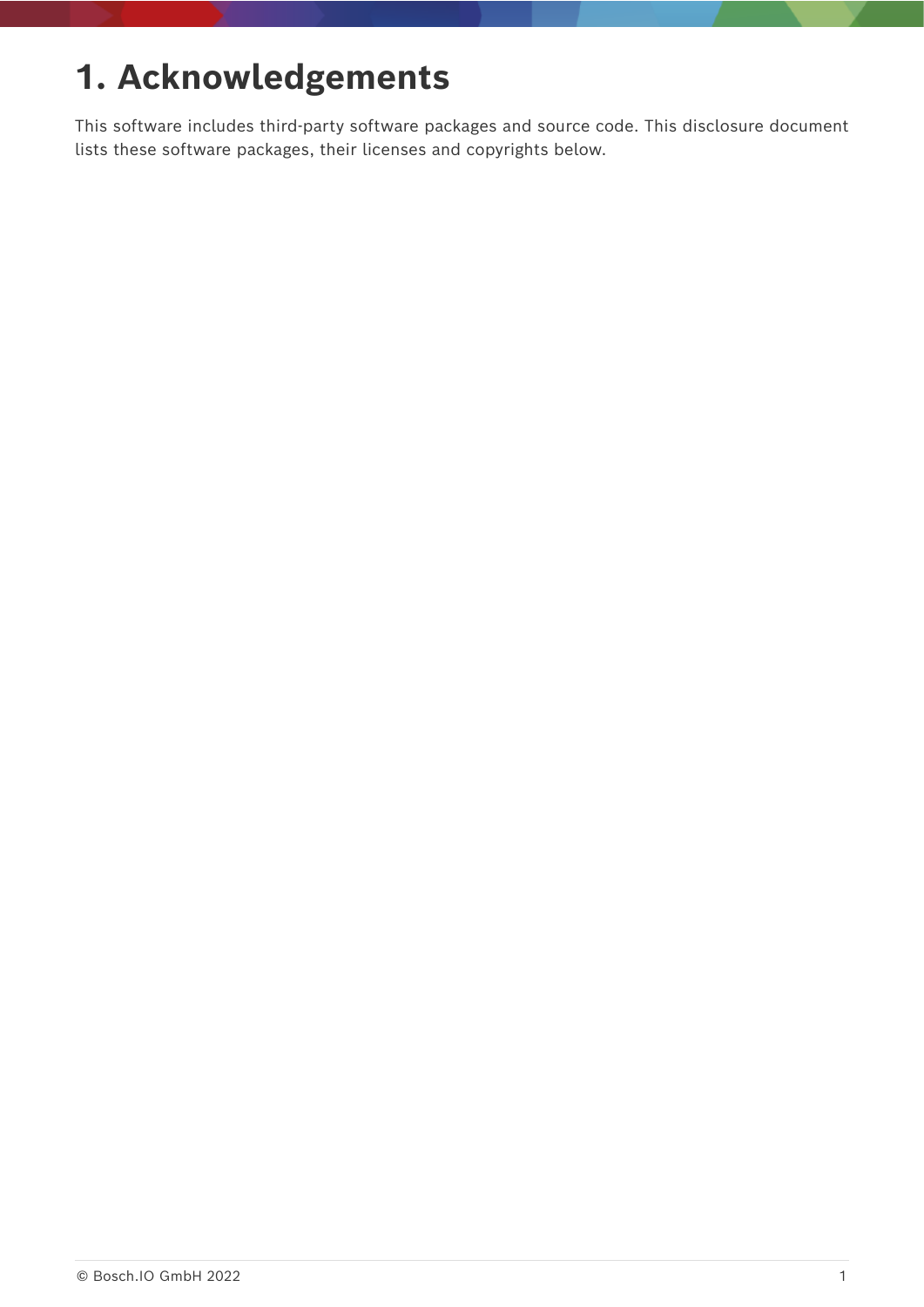# <span id="page-4-0"></span>**2. Project Licenses**

- License: [LicenseRef-Bosch-Proprietary](#page-25-0)
	- No copyright found.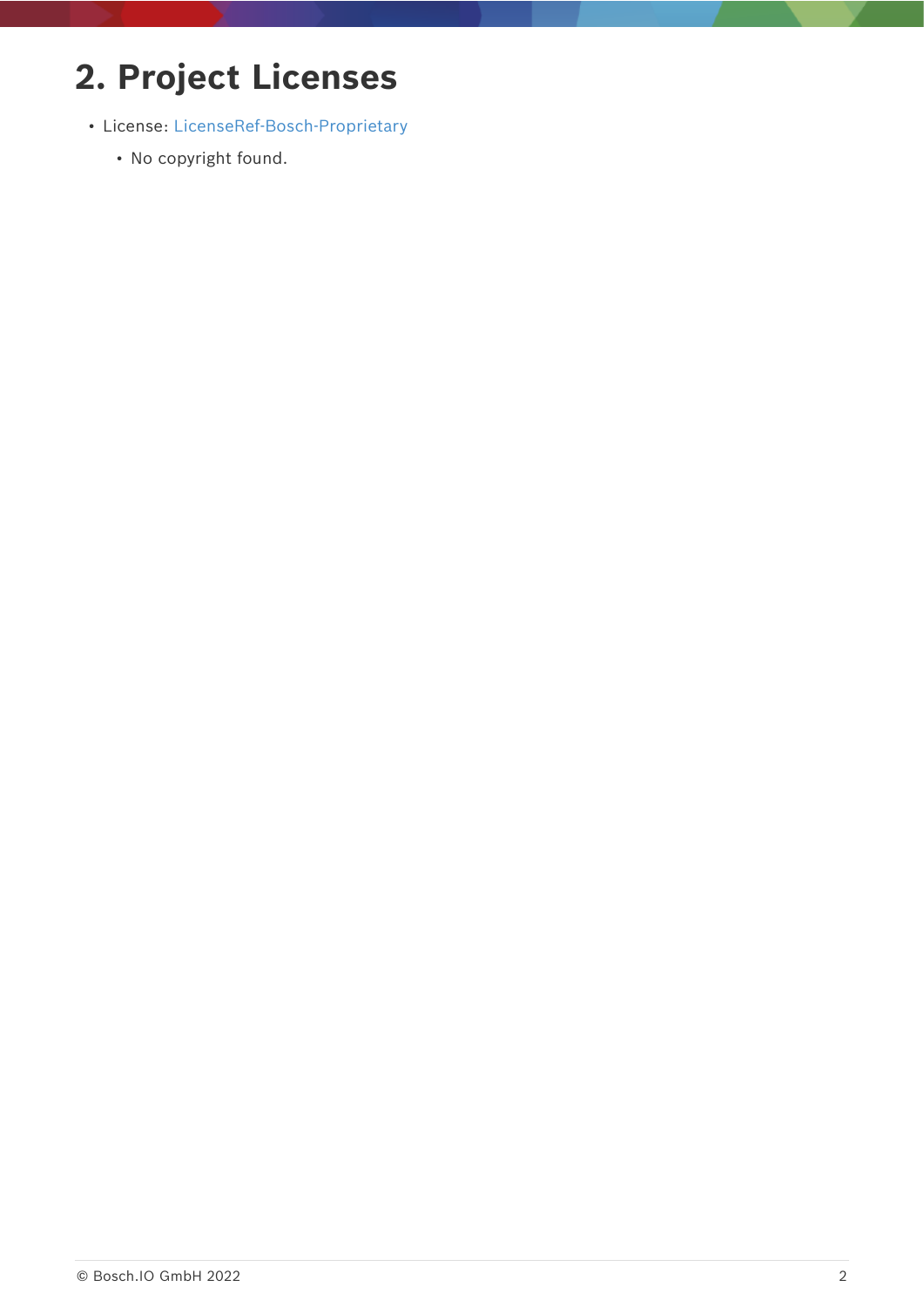# <span id="page-5-0"></span>**3. Dependencies**

This software depends on external packages and source code. The applicable license information is listed below:

### **Dependency**

Package URL: *pkg:spdxdocumentfile/%40altostra%2Ftype-validations@2.5.0*

The following licenses and copyrights were found in the source code of this package:

- License: [MIT](#page-26-0)
	- No copyright found.

#### **Dependency**

Package URL: *pkg:spdxdocumentfile/%40babel%2Fruntime@7.16.3*

The following licenses and copyrights were found in the source code of this package:

- License: [MIT](#page-26-0)
	- No copyright found.

#### **Dependency**

Package URL: *pkg:spdxdocumentfile/%40formatjs%2Fecma402-abstract@1.11.0*

The following licenses and copyrights were found in the source code of this package:

- License: [MIT](#page-26-0)
	- No copyright found.

#### **Dependency**

Package URL: *pkg:spdxdocumentfile/%40formatjs%2Ffast-memoize@1.2.0*

The following licenses and copyrights were found in the source code of this package:

- License: [ISC](#page-24-0)
	- No copyright found.

#### **Dependency**

Package URL: *pkg:spdxdocumentfile/%40formatjs%2Ficu-messageformat-parser@2.0.15*

The following licenses and copyrights were found in the source code of this package:

- License: [MIT](#page-26-0)
	- No copyright found.

#### **Dependency**

Package URL: *pkg:spdxdocumentfile/%40formatjs%2Ficu-skeleton-parser@1.3.2*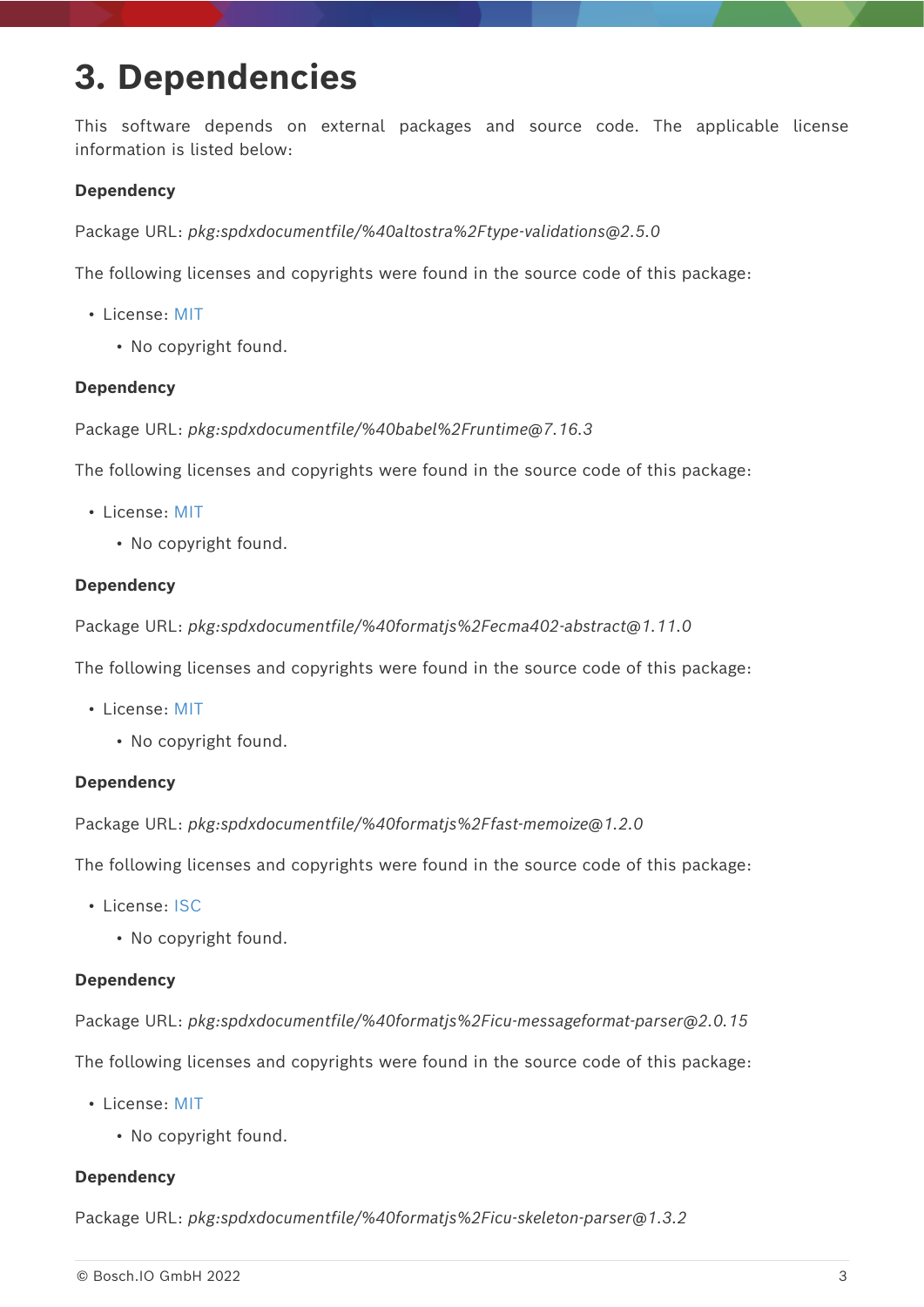- License: [MIT](#page-26-0)
	- No copyright found.

### **Dependency**

Package URL: *pkg:spdxdocumentfile/%40formatjs%2Fintl@1.17.0*

The following licenses and copyrights were found in the source code of this package:

- License: [MIT](#page-26-0)
	- No copyright found.

#### **Dependency**

Package URL: *pkg:spdxdocumentfile/%40formatjs%2Fintl-localematcher@0.2.21*

The following licenses and copyrights were found in the source code of this package:

- License: [MIT](#page-26-0)
	- No copyright found.

#### **Dependency**

Package URL: *pkg:spdxdocumentfile/%40formatjs%2Fintl-pluralrules@4.1.6*

The following licenses and copyrights were found in the source code of this package:

- License: [MIT](#page-26-0)
	- No copyright found.

#### **Dependency**

Package URL: *pkg:spdxdocumentfile/%40formatjs%2Fintl-relativetimeformat@8.1.8*

The following licenses and copyrights were found in the source code of this package:

- License: [MIT](#page-26-0)
	- No copyright found.

#### **Dependency**

Package URL: *pkg:spdxdocumentfile/%40gatsbyjs%2Freach-router@1.3.6*

The following licenses and copyrights were found in the source code of this package:

- License: [MIT](#page-26-0)
	- No copyright found.

### **Dependency**

Package URL: *pkg:spdxdocumentfile/%40material-ui%2Fcore@4.12.3*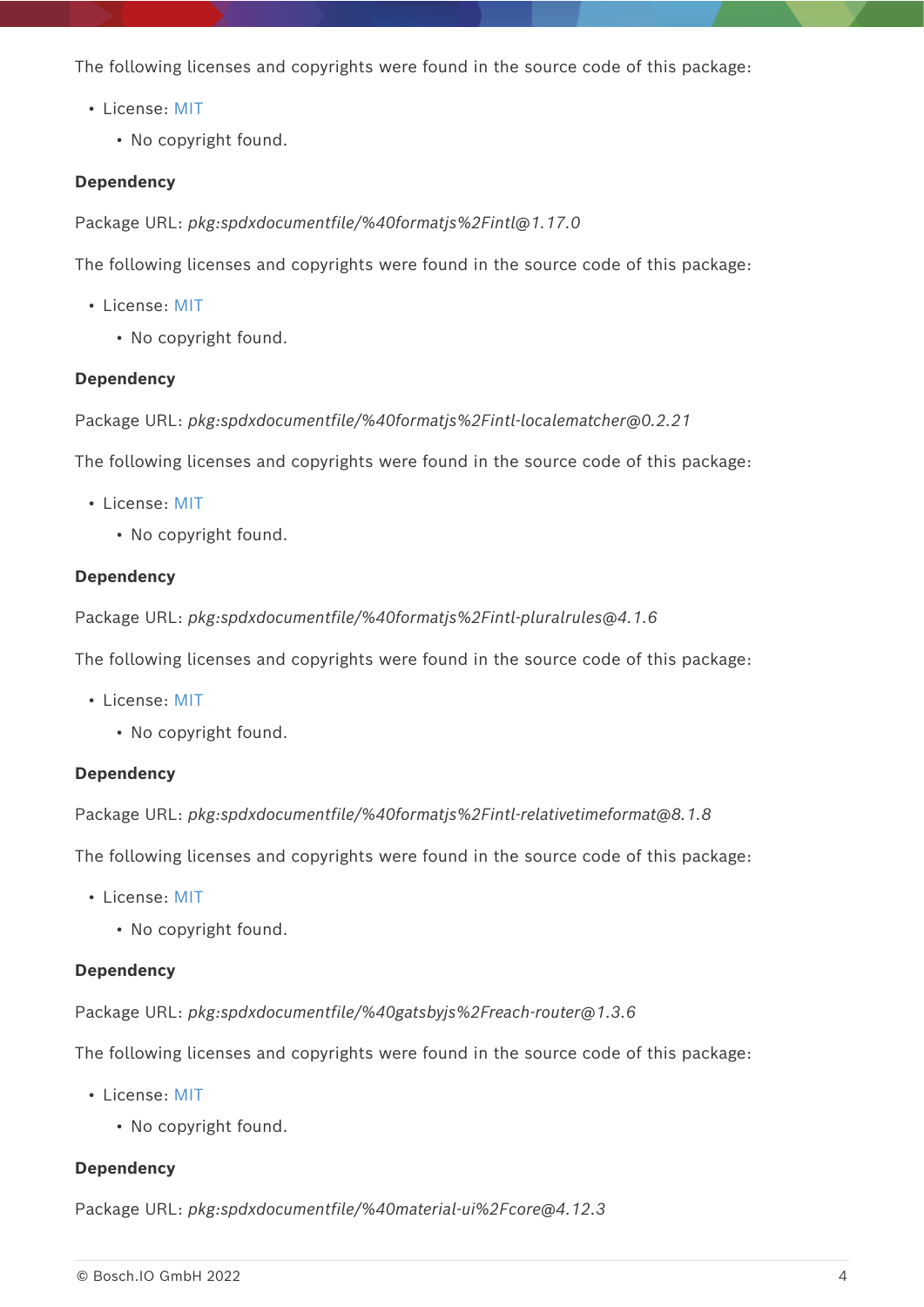- License: [MIT](#page-26-0)
	- No copyright found.

### **Dependency**

Package URL: *pkg:spdxdocumentfile/%40material-ui%2Fstyles@4.11.4*

The following licenses and copyrights were found in the source code of this package:

- License: [MIT](#page-26-0)
	- No copyright found.

#### **Dependency**

Package URL: *pkg:spdxdocumentfile/%40material-ui%2Fsystem@4.12.1*

The following licenses and copyrights were found in the source code of this package:

- License: [MIT](#page-26-0)
	- No copyright found.

#### **Dependency**

Package URL: *pkg:spdxdocumentfile/%40material-ui%2Futils@4.11.2*

The following licenses and copyrights were found in the source code of this package:

- License: [MIT](#page-26-0)
	- No copyright found.

#### **Dependency**

Package URL: *pkg:spdxdocumentfile/%40reactivex%2Fix-es2015-cjs@3.0.2*

The following licenses and copyrights were found in the source code of this package:

- License: [MIT](#page-26-0)
	- No copyright found.

#### **Dependency**

Package URL: *pkg:spdxdocumentfile/available-typed-arrays@1.0.5*

The following licenses and copyrights were found in the source code of this package:

- License: [MIT](#page-26-0)
	- No copyright found.

#### **Dependency**

Package URL: *pkg:spdxdocumentfile/axios@0.24.0*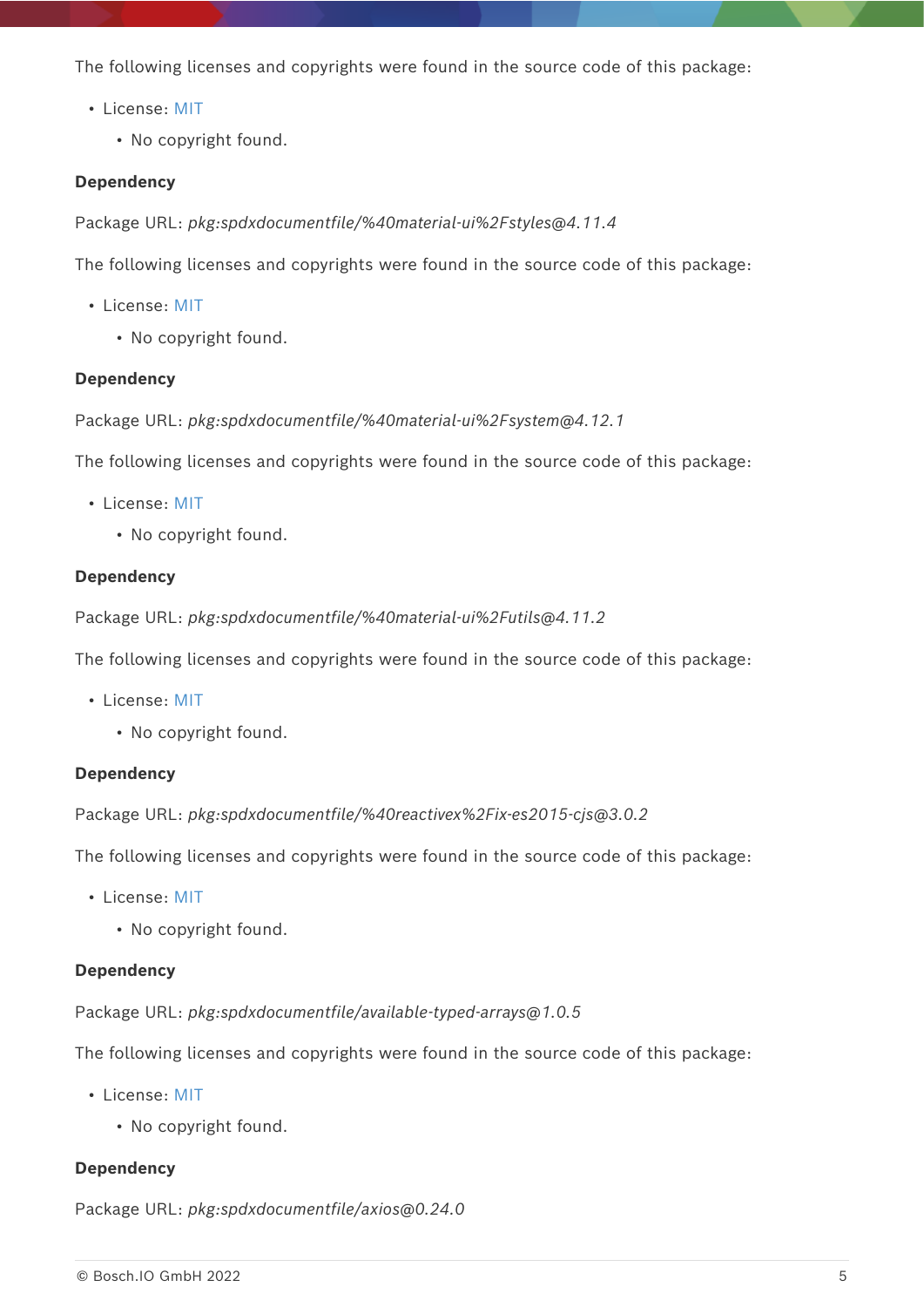- License: [MIT](#page-26-0)
	- No copyright found.

#### **Dependency**

Package URL: *pkg:spdxdocumentfile/base64-js@1.5.1*

The following licenses and copyrights were found in the source code of this package:

- License: [MIT](#page-26-0)
	- No copyright found.

#### **Dependency**

Package URL: *pkg:spdxdocumentfile/browser-lang@0.1.0*

The following licenses and copyrights were found in the source code of this package:

- License: [MIT](#page-26-0)
	- No copyright found.

#### **Dependency**

Package URL: *pkg:spdxdocumentfile/buffer@5.2.1*

The following licenses and copyrights were found in the source code of this package:

- License: [MIT](#page-26-0)
	- No copyright found.

#### **Dependency**

Package URL: *pkg:spdxdocumentfile/bundle-optimisations@1.0.0*

The following licenses and copyrights were found in the source code of this package:

- License: [MIT](#page-26-0)
	- No copyright found.

#### **Dependency**

Package URL: *pkg:spdxdocumentfile/call-bind@1.0.2*

The following licenses and copyrights were found in the source code of this package:

- License: [MIT](#page-26-0)
	- No copyright found.

#### **Dependency**

Package URL: *pkg:spdxdocumentfile/classnames@2.3.1*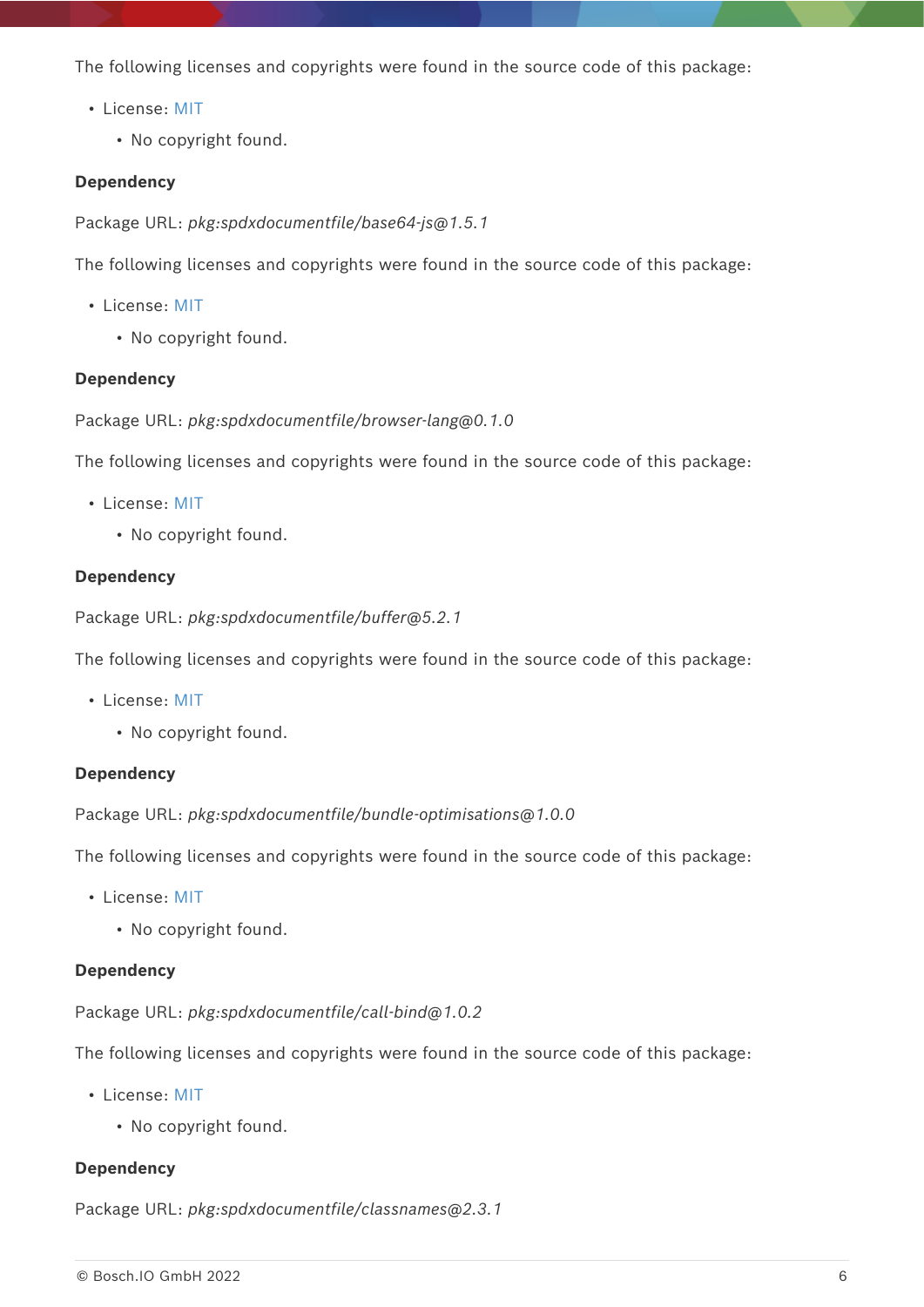- License: [MIT](#page-26-0)
	- No copyright found.

### **Dependency**

Package URL: *pkg:spdxdocumentfile/clsx@1.1.1*

The following licenses and copyrights were found in the source code of this package:

- License: [MIT](#page-26-0)
	- No copyright found.

### **Dependency**

Package URL: *pkg:spdxdocumentfile/core-js@3.19.3*

The following licenses and copyrights were found in the source code of this package:

- License: [MIT](#page-26-0)
	- No copyright found.

#### **Dependency**

Package URL: *pkg:spdxdocumentfile/css-vendor@2.0.8*

The following licenses and copyrights were found in the source code of this package:

- License: [MIT](#page-26-0)
	- No copyright found.

#### **Dependency**

Package URL: *pkg:spdxdocumentfile/debug@4.3.3*

The following licenses and copyrights were found in the source code of this package:

- License: [MIT](#page-26-0)
	- No copyright found.

#### **Dependency**

Package URL: *pkg:spdxdocumentfile/dom-serializer@0.2.2*

The following licenses and copyrights were found in the source code of this package:

- License: [MIT](#page-26-0)
	- No copyright found.

#### **Dependency**

Package URL: *pkg:spdxdocumentfile/domelementtype@1.3.1*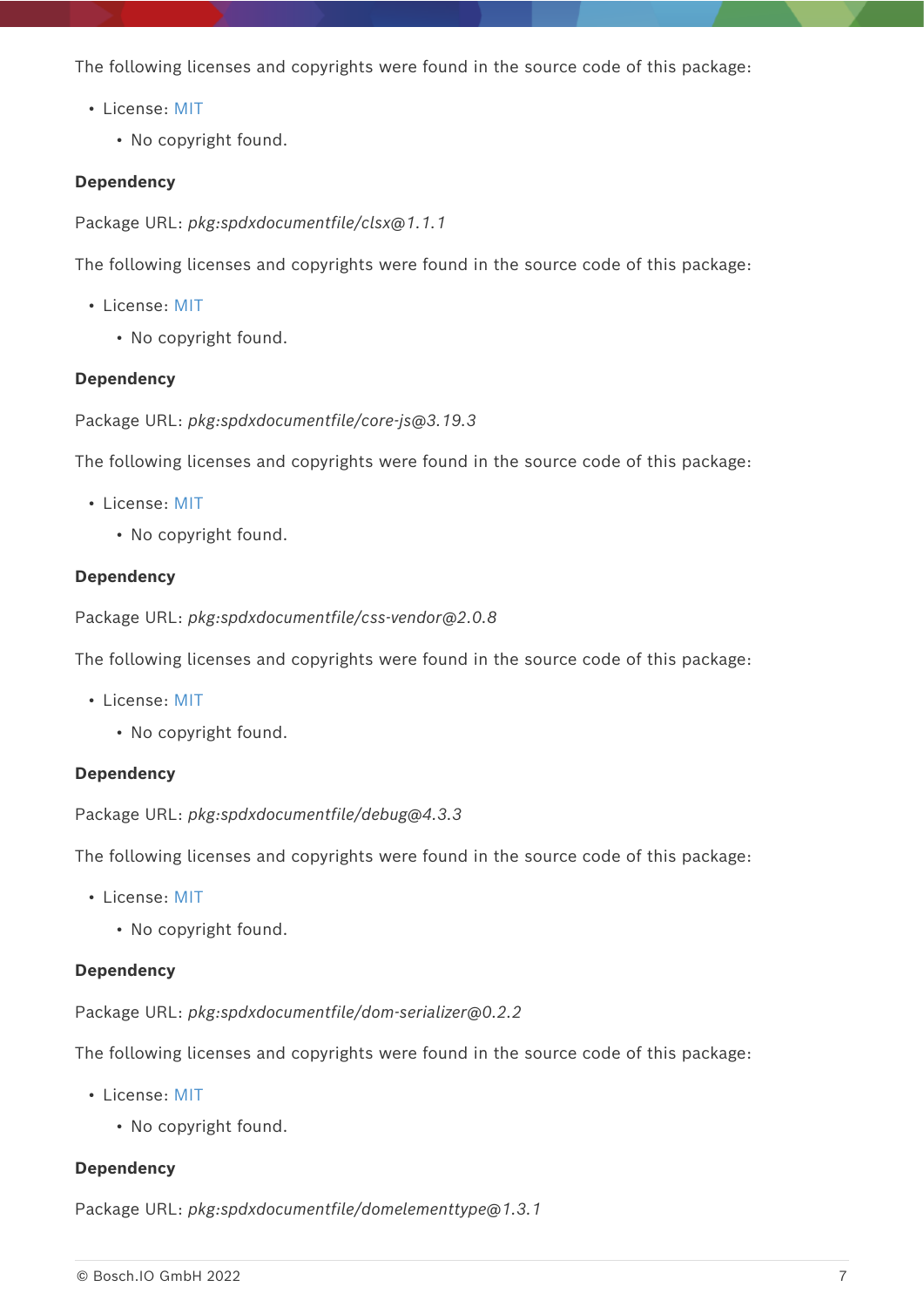- License: [BSD-2-Clause](#page-22-0)
	- No copyright found.

#### **Dependency**

Package URL: *pkg:spdxdocumentfile/domhandler@2.4.2*

The following licenses and copyrights were found in the source code of this package:

- License: [BSD-2-Clause](#page-22-0)
	- No copyright found.

#### **Dependency**

Package URL: *pkg:spdxdocumentfile/domutils@1.7.0*

The following licenses and copyrights were found in the source code of this package:

- License: [BSD-2-Clause](#page-22-0)
	- No copyright found.

#### **Dependency**

Package URL: *pkg:spdxdocumentfile/entities@1.1.2*

The following licenses and copyrights were found in the source code of this package:

- License: [BSD-2-Clause](#page-22-0)
	- No copyright found.

#### **Dependency**

Package URL: *pkg:spdxdocumentfile/es-abstract@1.19.1*

The following licenses and copyrights were found in the source code of this package:

- License: [MIT](#page-26-0)
	- No copyright found.

#### **Dependency**

Package URL: *pkg:spdxdocumentfile/events@2.1.0*

The following licenses and copyrights were found in the source code of this package:

- License: [MIT](#page-26-0)
	- No copyright found.

#### **Dependency**

Package URL: *pkg:spdxdocumentfile/foreach@2.0.5*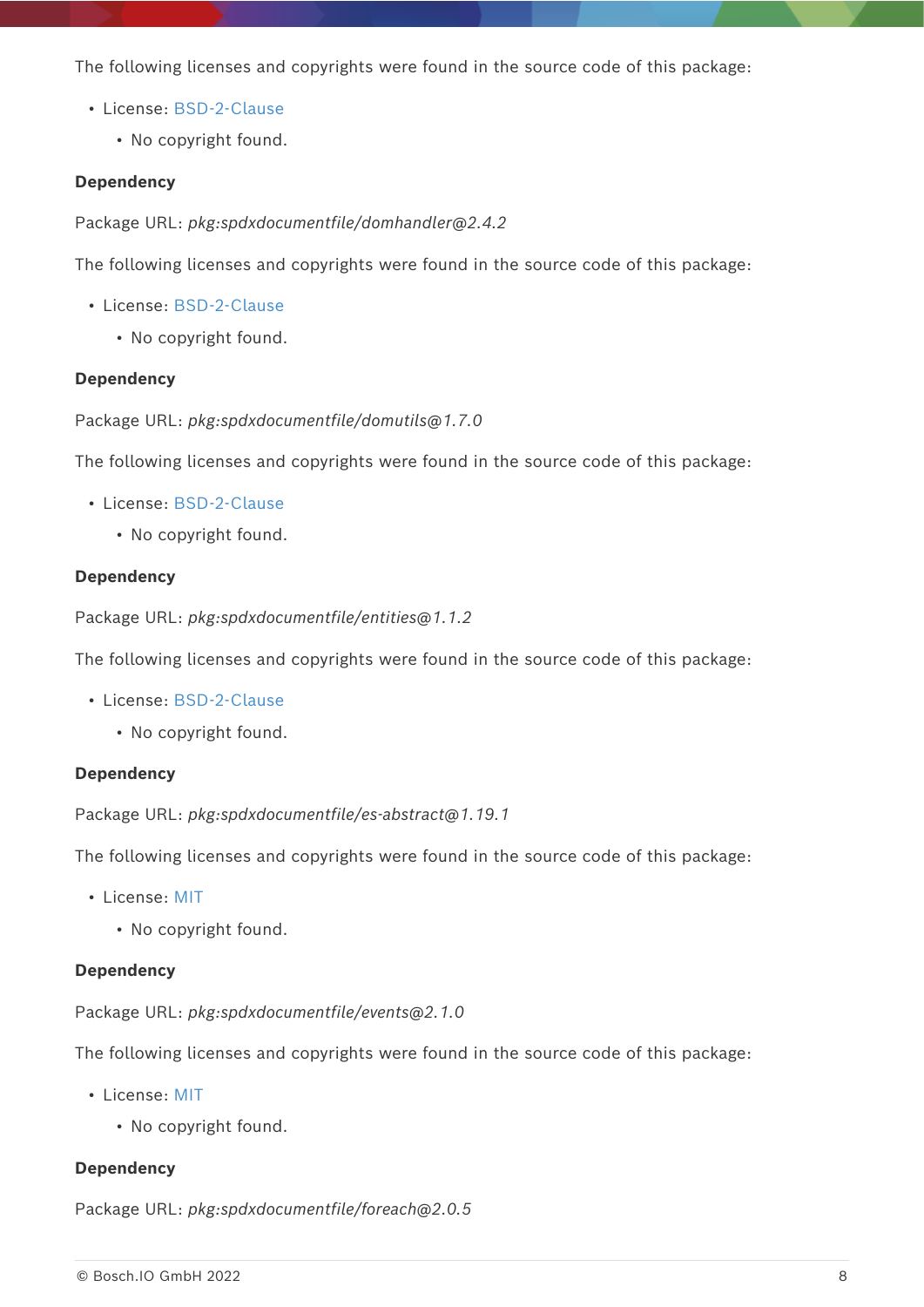- License: [MIT](#page-26-0)
	- No copyright found.

#### **Dependency**

Package URL: *pkg:spdxdocumentfile/function-bind@1.1.1*

The following licenses and copyrights were found in the source code of this package:

- License: [MIT](#page-26-0)
	- No copyright found.

#### **Dependency**

Package URL: *pkg:spdxdocumentfile/gatsby-legacy-polyfills@1.14.0*

The following licenses and copyrights were found in the source code of this package:

- License: [MIT](#page-26-0)
	- No copyright found.

#### **Dependency**

Package URL: *pkg:spdxdocumentfile/gatsby-link@3.14.0*

The following licenses and copyrights were found in the source code of this package:

- License: [MIT](#page-26-0)
	- No copyright found.

#### **Dependency**

Package URL: *pkg:spdxdocumentfile/gatsby-plugin-react-intl@3.0.2*

The following licenses and copyrights were found in the source code of this package:

- License: [MIT](#page-26-0)
	- No copyright found.

#### **Dependency**

Package URL: *pkg:spdxdocumentfile/gatsby-react-router-scroll@4.14.0*

The following licenses and copyrights were found in the source code of this package:

- License: [MIT](#page-26-0)
	- No copyright found.

#### **Dependency**

Package URL: *pkg:spdxdocumentfile/get-intrinsic@1.1.1*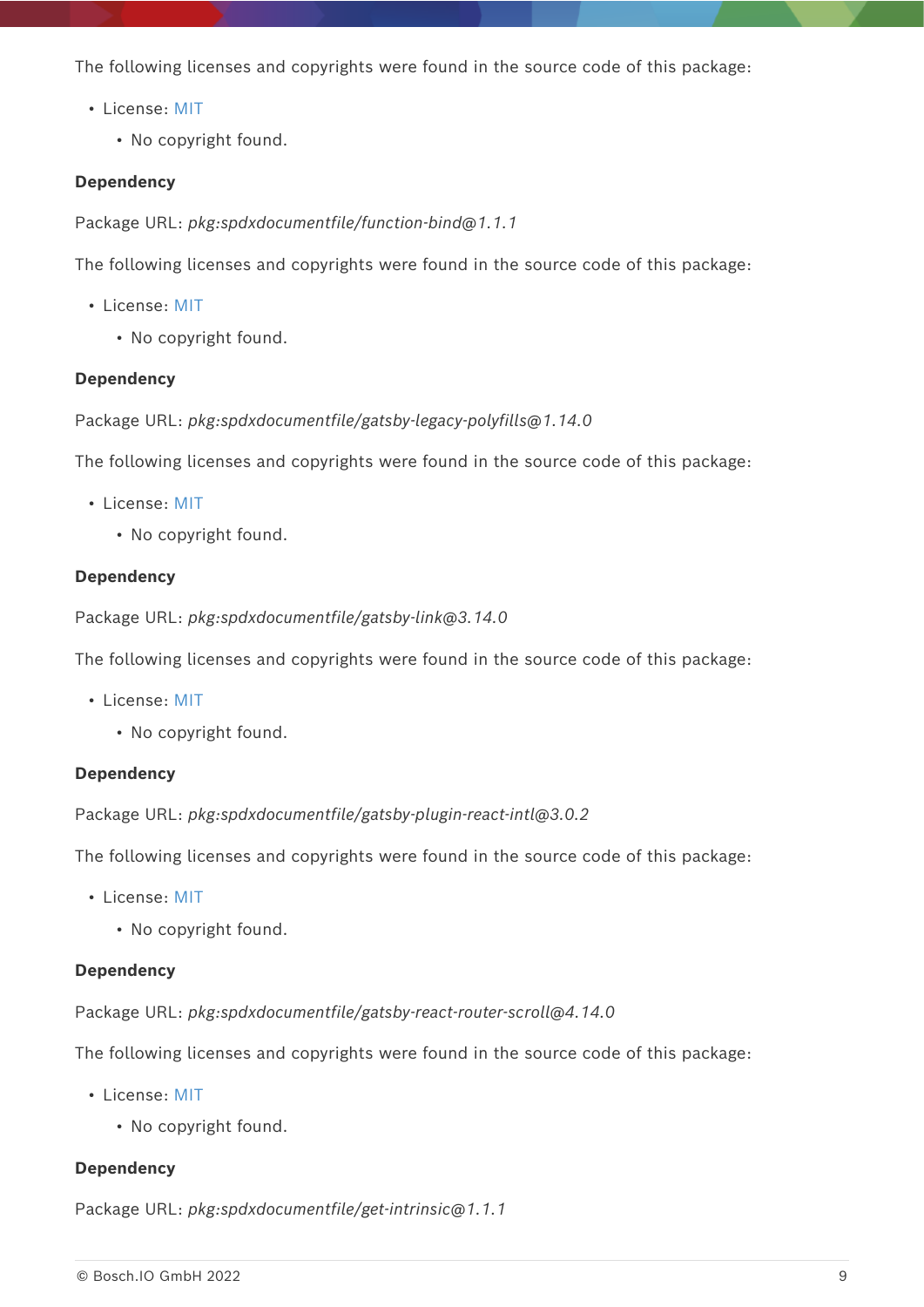- License: [MIT](#page-26-0)
	- No copyright found.

#### **Dependency**

Package URL: *pkg:spdxdocumentfile/has@1.0.3*

The following licenses and copyrights were found in the source code of this package:

- License: [MIT](#page-26-0)
	- No copyright found.

#### **Dependency**

Package URL: *pkg:spdxdocumentfile/has-symbols@1.0.2*

The following licenses and copyrights were found in the source code of this package:

- License: [MIT](#page-26-0)
	- No copyright found.

#### **Dependency**

Package URL: *pkg:spdxdocumentfile/has-tostringtag@1.0.0*

The following licenses and copyrights were found in the source code of this package:

- License: [MIT](#page-26-0)
	- No copyright found.

#### **Dependency**

Package URL: *pkg:spdxdocumentfile/hoist-non-react-statics@3.3.2*

The following licenses and copyrights were found in the source code of this package:

- License: [BSD-3-Clause](#page-23-0)
	- No copyright found.

#### **Dependency**

Package URL: *pkg:spdxdocumentfile/htmlparser2@3.10.1*

The following licenses and copyrights were found in the source code of this package:

- License: [MIT](#page-26-0)
	- No copyright found.

#### **Dependency**

Package URL: *pkg:spdxdocumentfile/hyphenate-style-name@1.0.4*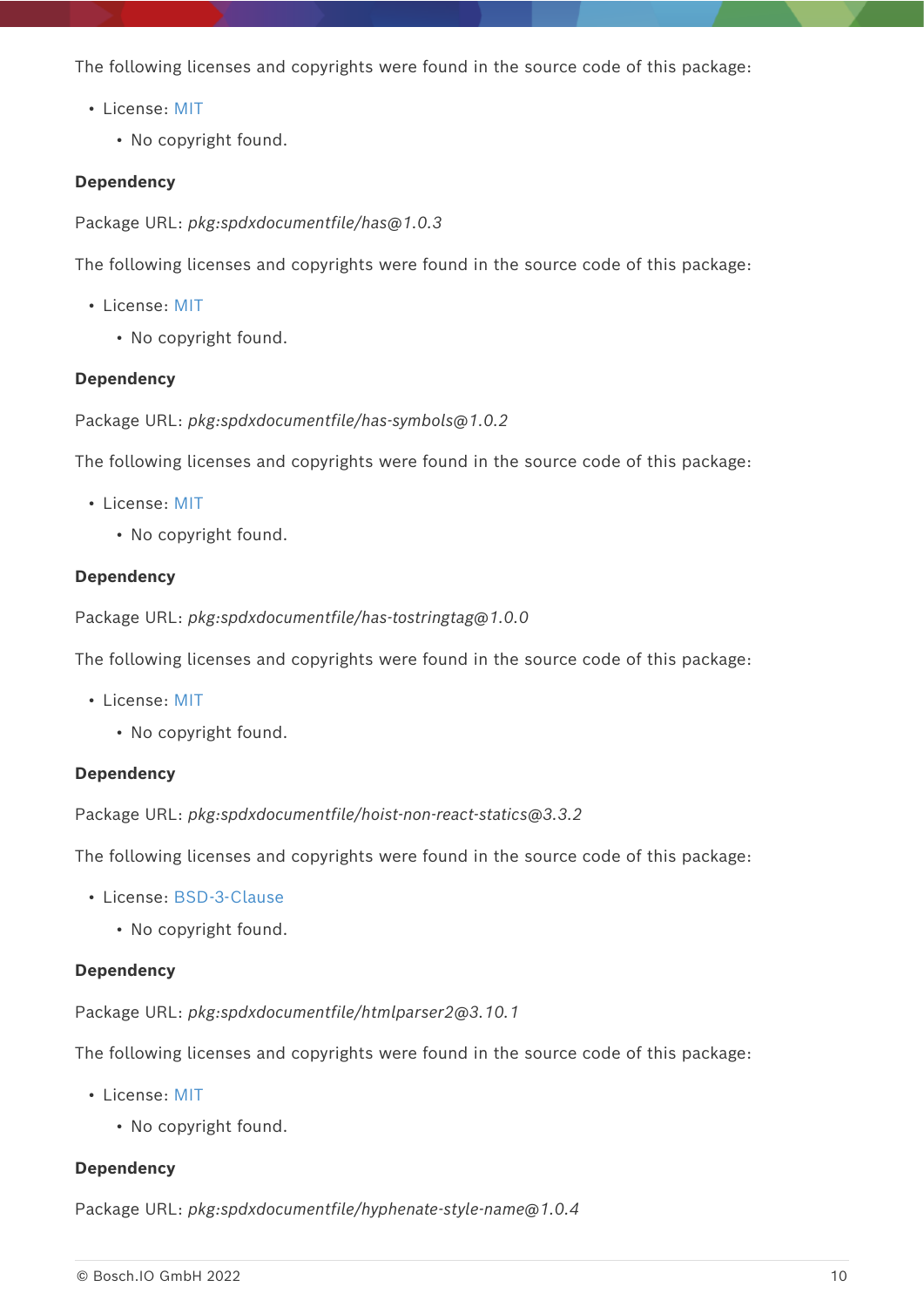- License: [BSD-3-Clause](#page-23-0)
	- No copyright found.

#### **Dependency**

Package URL: *pkg:spdxdocumentfile/ieee754@1.2.1*

The following licenses and copyrights were found in the source code of this package:

- License: [BSD-3-Clause](#page-23-0)
	- No copyright found.

#### **Dependency**

Package URL: *pkg:spdxdocumentfile/inherits@2.0.3*

The following licenses and copyrights were found in the source code of this package:

- License: [ISC](#page-24-0)
	- No copyright found.

#### **Dependency**

Package URL: *pkg:spdxdocumentfile/intl-messageformat@9.10.0*

The following licenses and copyrights were found in the source code of this package:

- License: [BSD-3-Clause](#page-23-0)
	- No copyright found.

#### **Dependency**

Package URL: *pkg:spdxdocumentfile/invariant@2.2.4*

The following licenses and copyrights were found in the source code of this package:

- License: [MIT](#page-26-0)
	- No copyright found.

#### **Dependency**

Package URL: *pkg:spdxdocumentfile/is-arguments@1.1.1*

The following licenses and copyrights were found in the source code of this package:

- License: [MIT](#page-26-0)
	- No copyright found.

#### **Dependency**

Package URL: *pkg:spdxdocumentfile/is-generator-function@1.0.10*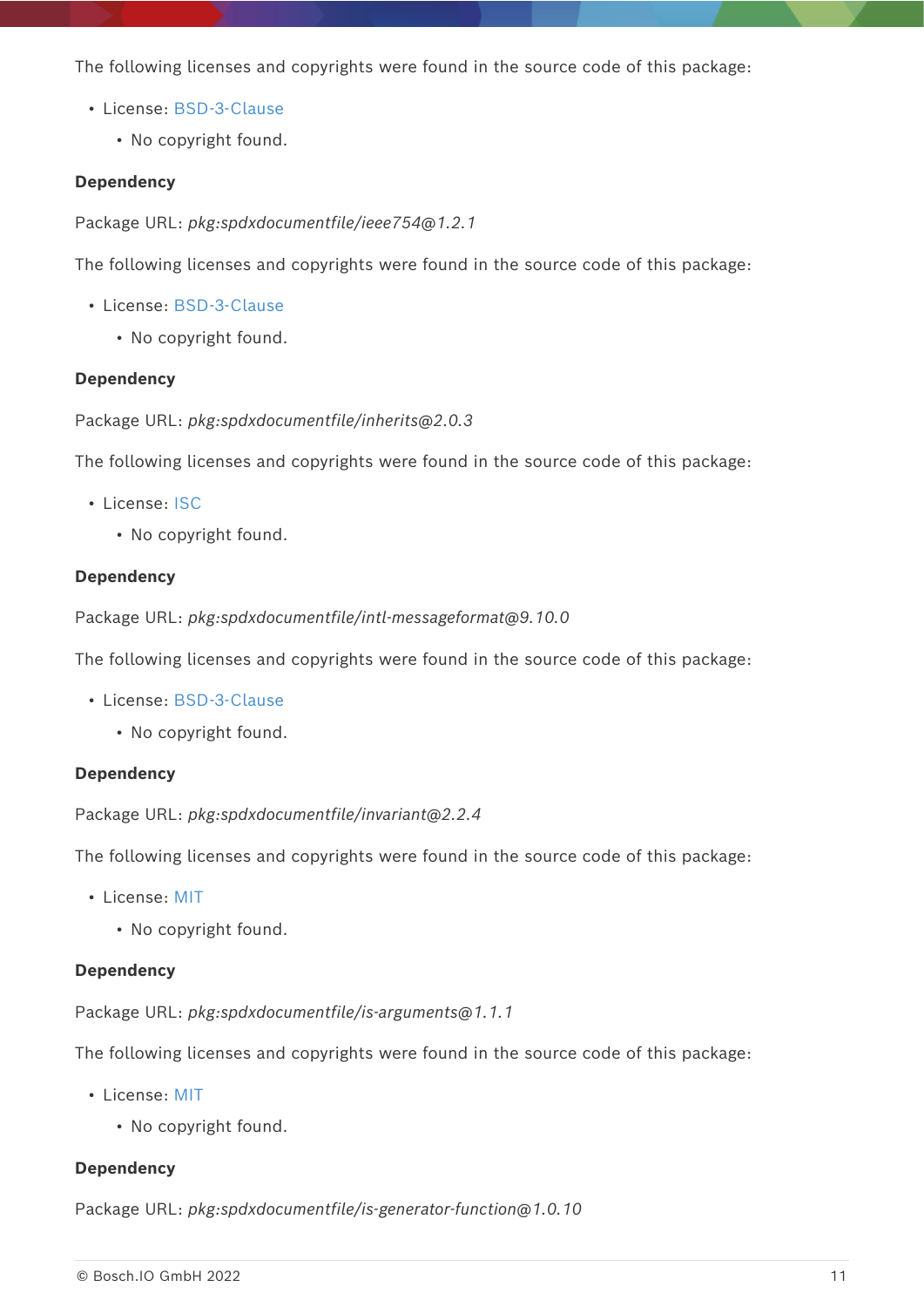- License: [MIT](#page-26-0)
	- No copyright found.

#### **Dependency**

Package URL: *pkg:spdxdocumentfile/is-in-browser@1.1.3*

The following licenses and copyrights were found in the source code of this package:

- License: [MIT](#page-26-0)
	- No copyright found.

#### **Dependency**

Package URL: *pkg:spdxdocumentfile/is-typed-array@1.1.8*

The following licenses and copyrights were found in the source code of this package:

- License: [MIT](#page-26-0)
	- No copyright found.

#### **Dependency**

Package URL: *pkg:spdxdocumentfile/jss@10.8.2*

The following licenses and copyrights were found in the source code of this package:

- License: [MIT](#page-26-0)
	- No copyright found.

#### **Dependency**

Package URL: *pkg:spdxdocumentfile/jss-plugin-camel-case@10.8.2*

The following licenses and copyrights were found in the source code of this package:

- License: [MIT](#page-26-0)
	- No copyright found.

#### **Dependency**

Package URL: *pkg:spdxdocumentfile/jss-plugin-default-unit@10.8.2*

The following licenses and copyrights were found in the source code of this package:

- License: [MIT](#page-26-0)
	- No copyright found.

#### **Dependency**

Package URL: *pkg:spdxdocumentfile/jss-plugin-global@10.8.2*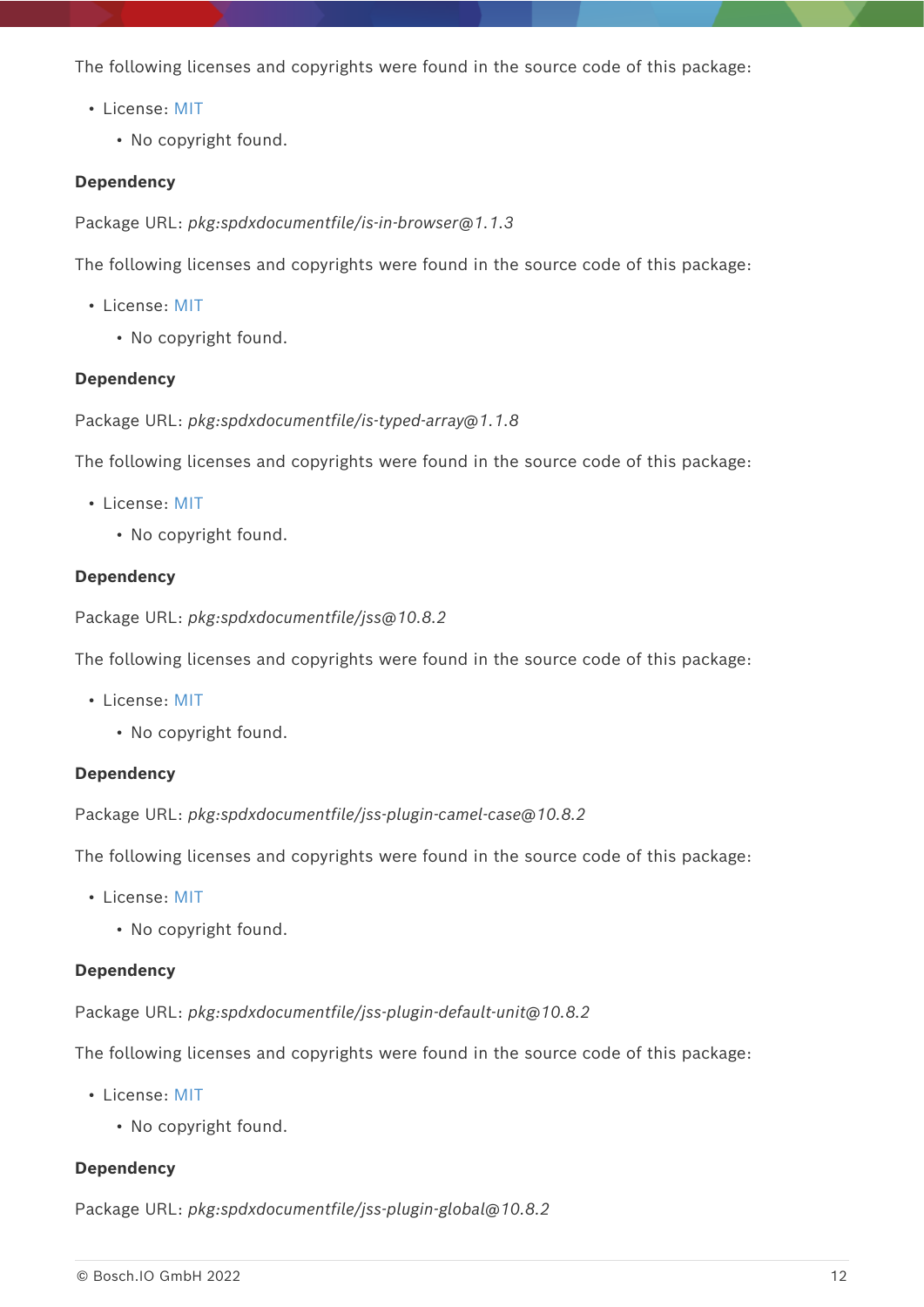- License: [MIT](#page-26-0)
	- No copyright found.

#### **Dependency**

Package URL: *pkg:spdxdocumentfile/jss-plugin-nested@10.8.2*

The following licenses and copyrights were found in the source code of this package:

- License: [MIT](#page-26-0)
	- No copyright found.

#### **Dependency**

Package URL: *pkg:spdxdocumentfile/jss-plugin-props-sort@10.8.2*

The following licenses and copyrights were found in the source code of this package:

- License: [MIT](#page-26-0)
	- No copyright found.

#### **Dependency**

Package URL: *pkg:spdxdocumentfile/jss-plugin-rule-value-function@10.8.2*

The following licenses and copyrights were found in the source code of this package:

- License: [MIT](#page-26-0)
	- No copyright found.

#### **Dependency**

Package URL: *pkg:spdxdocumentfile/jss-plugin-vendor-prefixer@10.8.2*

The following licenses and copyrights were found in the source code of this package:

- License: [MIT](#page-26-0)
	- No copyright found.

#### **Dependency**

Package URL: *pkg:spdxdocumentfile/mitt@1.2.0*

The following licenses and copyrights were found in the source code of this package:

- License: [MIT](#page-26-0)
	- No copyright found.

#### **Dependency**

Package URL: *pkg:spdxdocumentfile/ms@2.1.2*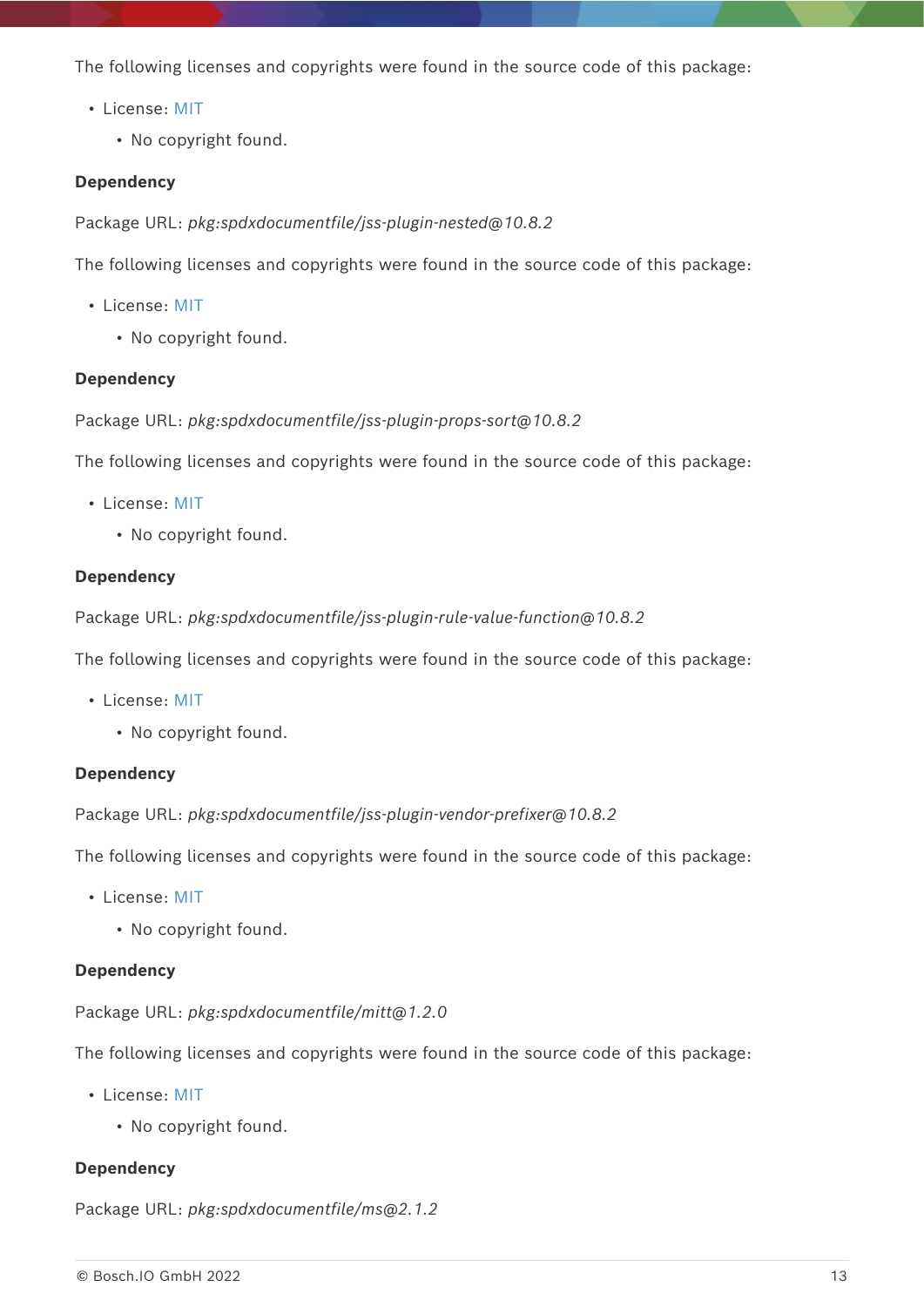- License: [MIT](#page-26-0)
	- No copyright found.

#### **Dependency**

Package URL: *pkg:spdxdocumentfile/msw@0.35.0*

The following licenses and copyrights were found in the source code of this package:

- License: [MIT](#page-26-0)
	- No copyright found.

#### **Dependency**

Package URL: *pkg:spdxdocumentfile/node-fetch@2.6.6*

The following licenses and copyrights were found in the source code of this package:

- License: [MIT](#page-26-0)
	- No copyright found.

#### **Dependency**

Package URL: *pkg:spdxdocumentfile/path@0.12.7*

The following licenses and copyrights were found in the source code of this package:

- License: [MIT](#page-26-0)
	- No copyright found.

#### **Dependency**

Package URL: *pkg:spdxdocumentfile/picomatch@2.3.0*

The following licenses and copyrights were found in the source code of this package:

- License: [MIT](#page-26-0)
	- No copyright found.

#### **Dependency**

Package URL: *pkg:spdxdocumentfile/prop-types@15.7.2*

The following licenses and copyrights were found in the source code of this package:

- License: [MIT](#page-26-0)
	- No copyright found.

#### **Dependency**

Package URL: *pkg:spdxdocumentfile/react@17.0.2*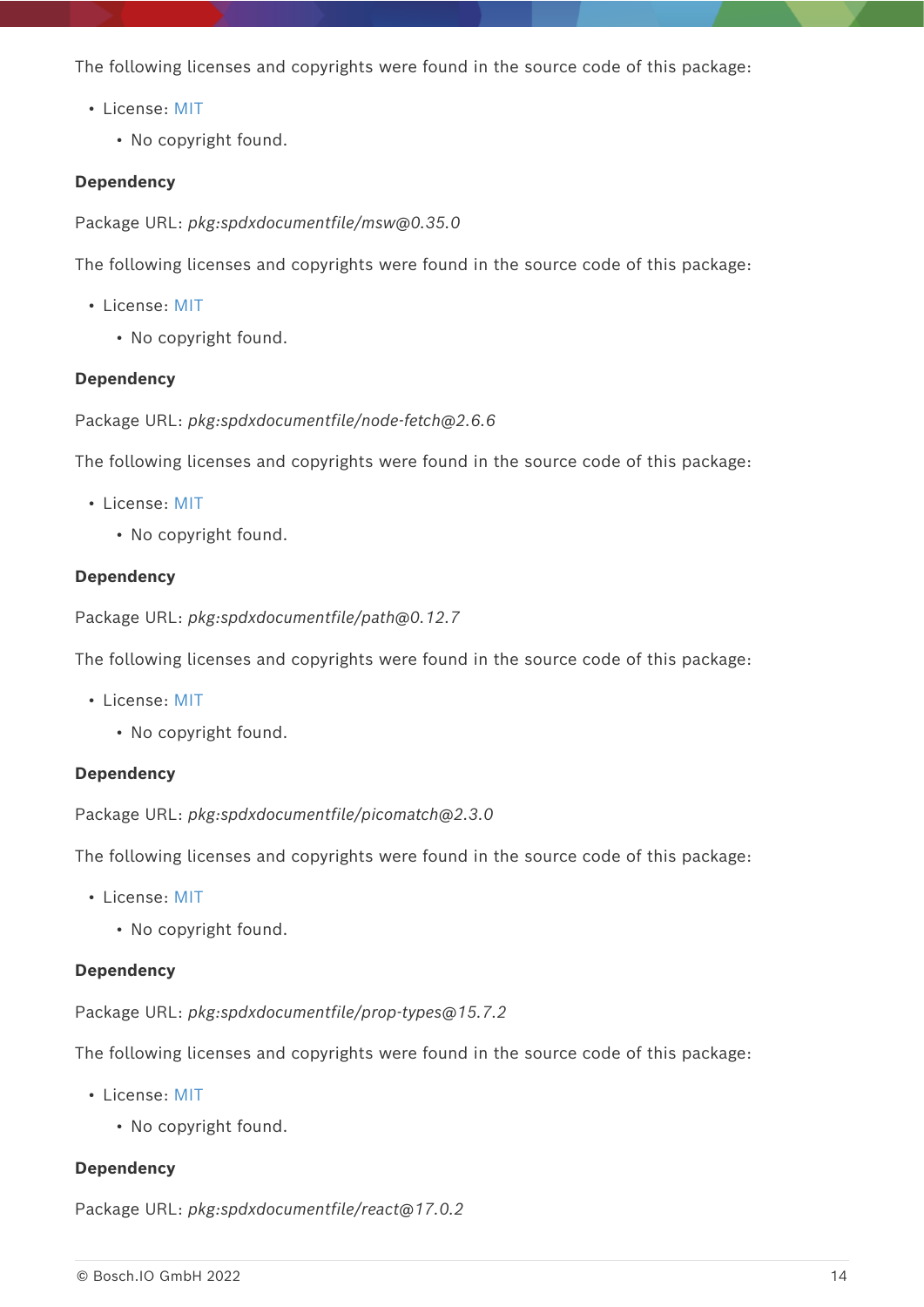- License: [MIT](#page-26-0)
	- No copyright found.

#### **Dependency**

Package URL: *pkg:spdxdocumentfile/react-dom@17.0.2*

The following licenses and copyrights were found in the source code of this package:

- License: [MIT](#page-26-0)
	- No copyright found.

#### **Dependency**

Package URL: *pkg:spdxdocumentfile/react-fast-compare@3.2.0*

The following licenses and copyrights were found in the source code of this package:

- License: [MIT](#page-26-0)
	- No copyright found.

#### **Dependency**

Package URL: *pkg:spdxdocumentfile/react-helmet@6.1.0*

The following licenses and copyrights were found in the source code of this package:

- License: [MIT](#page-26-0)
	- No copyright found.

#### **Dependency**

Package URL: *pkg:spdxdocumentfile/react-html-parser@2.0.2*

The following licenses and copyrights were found in the source code of this package:

- License: [MIT](#page-26-0)
	- No copyright found.

#### **Dependency**

Package URL: *pkg:spdxdocumentfile/react-intl@5.23.0*

The following licenses and copyrights were found in the source code of this package:

- License: [BSD-3-Clause](#page-23-0)
	- No copyright found.

#### **Dependency**

Package URL: *pkg:spdxdocumentfile/react-is@16.13.1*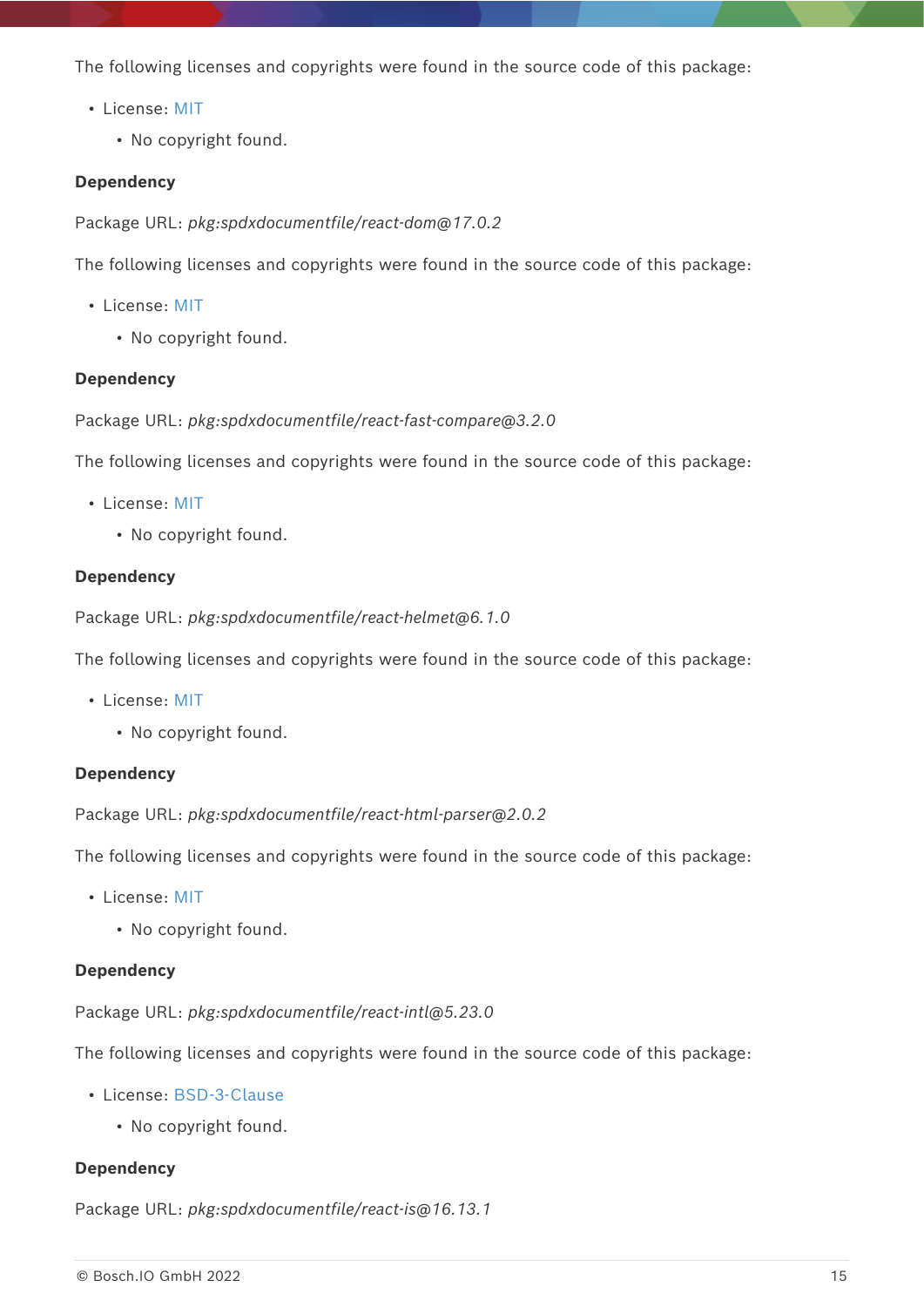- License: [MIT](#page-26-0)
	- No copyright found.

#### **Dependency**

Package URL: *pkg:spdxdocumentfile/react-side-effect@2.1.1*

The following licenses and copyrights were found in the source code of this package:

- License: [MIT](#page-26-0)
	- No copyright found.

#### **Dependency**

Package URL: *pkg:spdxdocumentfile/regenerator-runtime@0.13.9*

The following licenses and copyrights were found in the source code of this package:

- License: [MIT](#page-26-0)
	- No copyright found.

#### **Dependency**

Package URL: *pkg:spdxdocumentfile/safe-buffer@5.2.1*

The following licenses and copyrights were found in the source code of this package:

- License: [MIT](#page-26-0)
	- No copyright found.

#### **Dependency**

Package URL: *pkg:spdxdocumentfile/scheduler@0.20.2*

The following licenses and copyrights were found in the source code of this package:

- License: [MIT](#page-26-0)
	- No copyright found.

#### **Dependency**

Package URL: *pkg:spdxdocumentfile/shallow-compare@1.2.2*

The following licenses and copyrights were found in the source code of this package:

- License: [MIT](#page-26-0)
	- No copyright found.

#### **Dependency**

Package URL: *pkg:spdxdocumentfile/string\_decoder@1.3.0*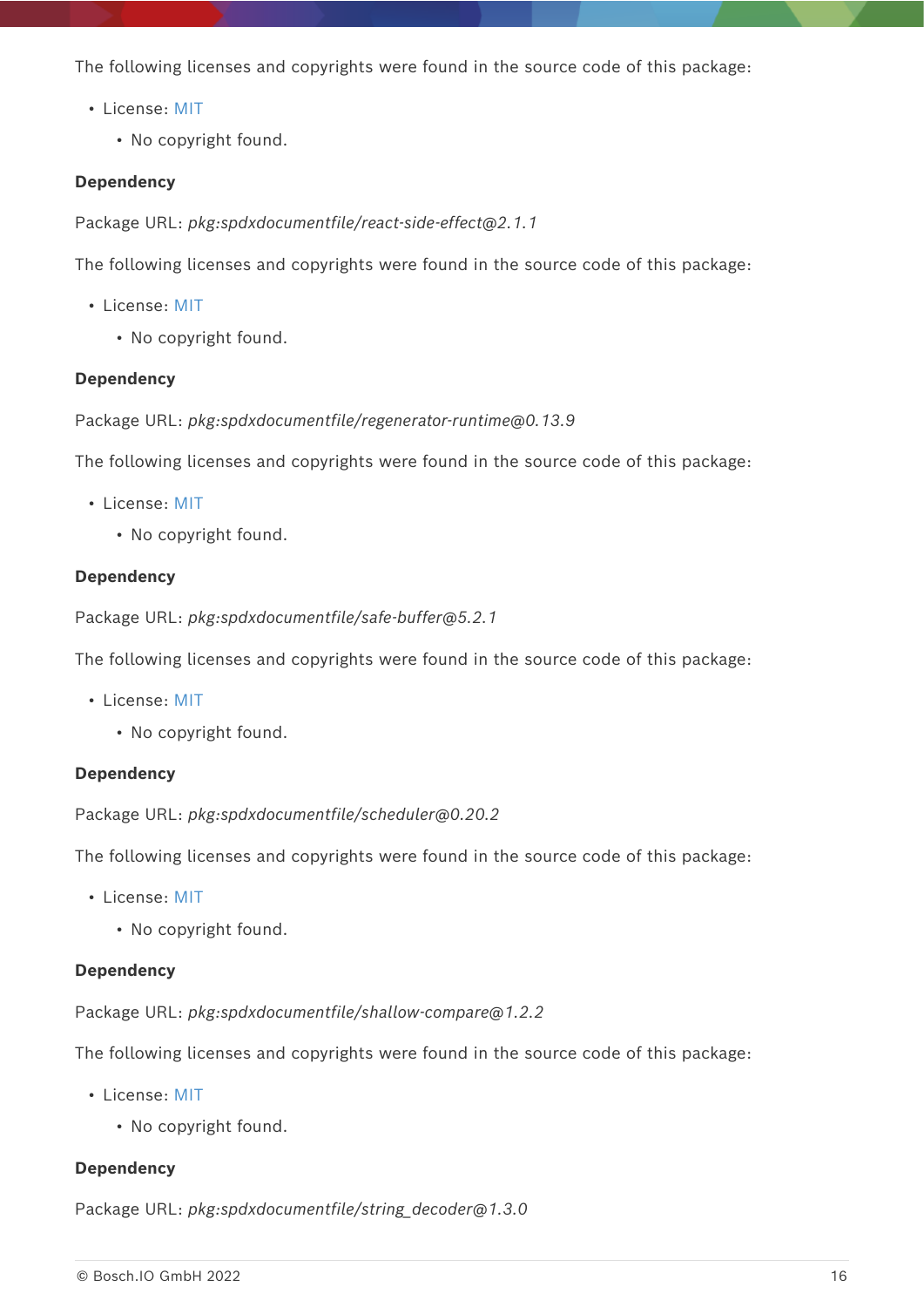- License: [MIT](#page-26-0)
	- No copyright found.

### **Dependency**

Package URL: *pkg:spdxdocumentfile/tslib@1.14.1*

The following licenses and copyrights were found in the source code of this package:

- License: [0BSD](#page-21-1)
	- No copyright found.

### **Dependency**

Package URL: *pkg:spdxdocumentfile/util@0.10.4*

The following licenses and copyrights were found in the source code of this package:

- License: [MIT](#page-26-0)
	- No copyright found.

### **Dependency**

Package URL: *pkg:spdxdocumentfile/webpack@5.65.0*

The following licenses and copyrights were found in the source code of this package:

- License: [MIT](#page-26-0)
	- No copyright found.

### **Dependency**

Package URL: *pkg:spdxdocumentfile/which-typed-array@1.1.7*

The following licenses and copyrights were found in the source code of this package:

- License: [MIT](#page-26-0)
	- No copyright found.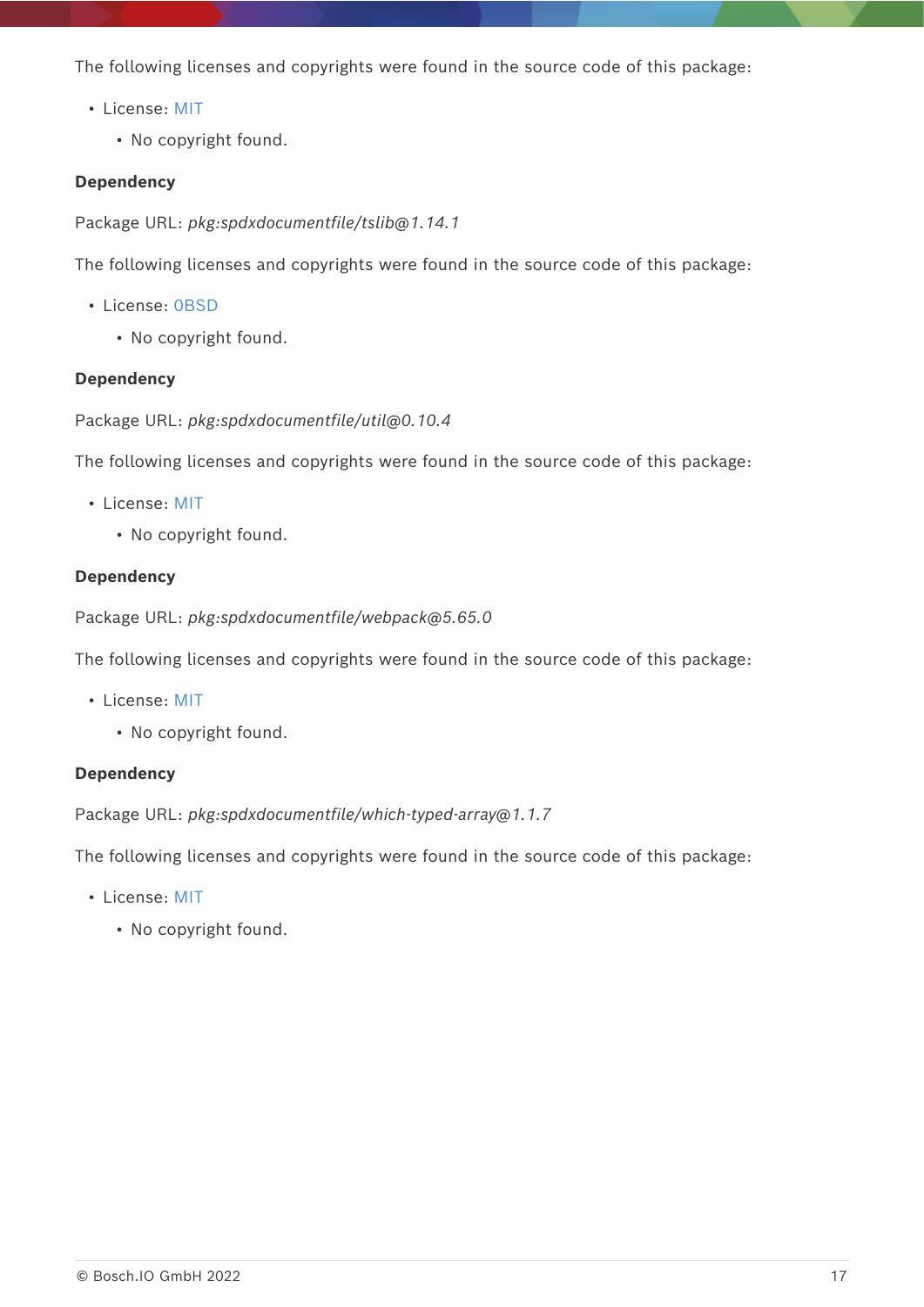# <span id="page-20-0"></span>**4. Notes**

Your feedback helps us to continuously improve our products and the accompanying documentation. Please send any questions, comments or suggestions for improvement to [osm@bosch.com.](mailto:osm@bosch.com)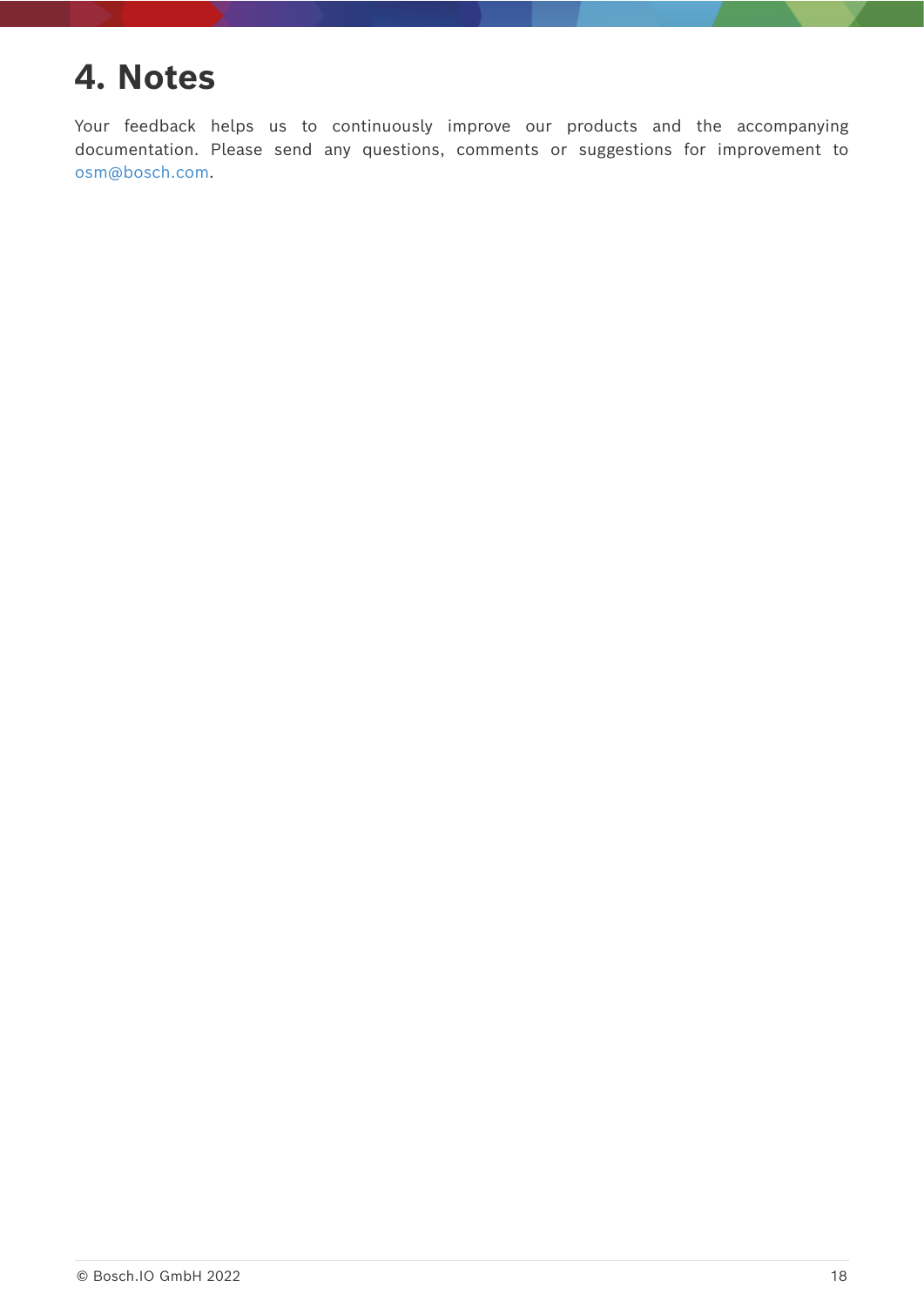# <span id="page-21-0"></span>**Appendix A: License Texts**

## <span id="page-21-1"></span>**A.1. 0BSD**

Permission to use, copy, modify, and/or distribute this software for any purpose with or without fee is hereby granted.

THE SOFTWARE IS PROVIDED "AS IS" AND THE AUTHOR DISCLAIMS ALL WARRANTIES WITH REGARD TO THIS SOFTWARE INCLUDING ALL IMPLIED WARRANTIES OF MERCHANTABILITY AND FITNESS. IN NO EVENT SHALL THE AUTHOR BE LIABLE FOR ANY SPECIAL, DIRECT, INDIRECT, OR CONSEQUENTIAL DAMAGES OR ANY DAMAGES WHATSOEVER RESULTING FROM LOSS OF USE, DATA OR PROFITS, WHETHER IN AN ACTION OF CONTRACT, NEGLIGENCE OR OTHER TORTIOUS ACTION, ARISING OUT OF OR IN CONNECTION WITH THE USE OR PERFORMANCE OF THIS SOFTWARE.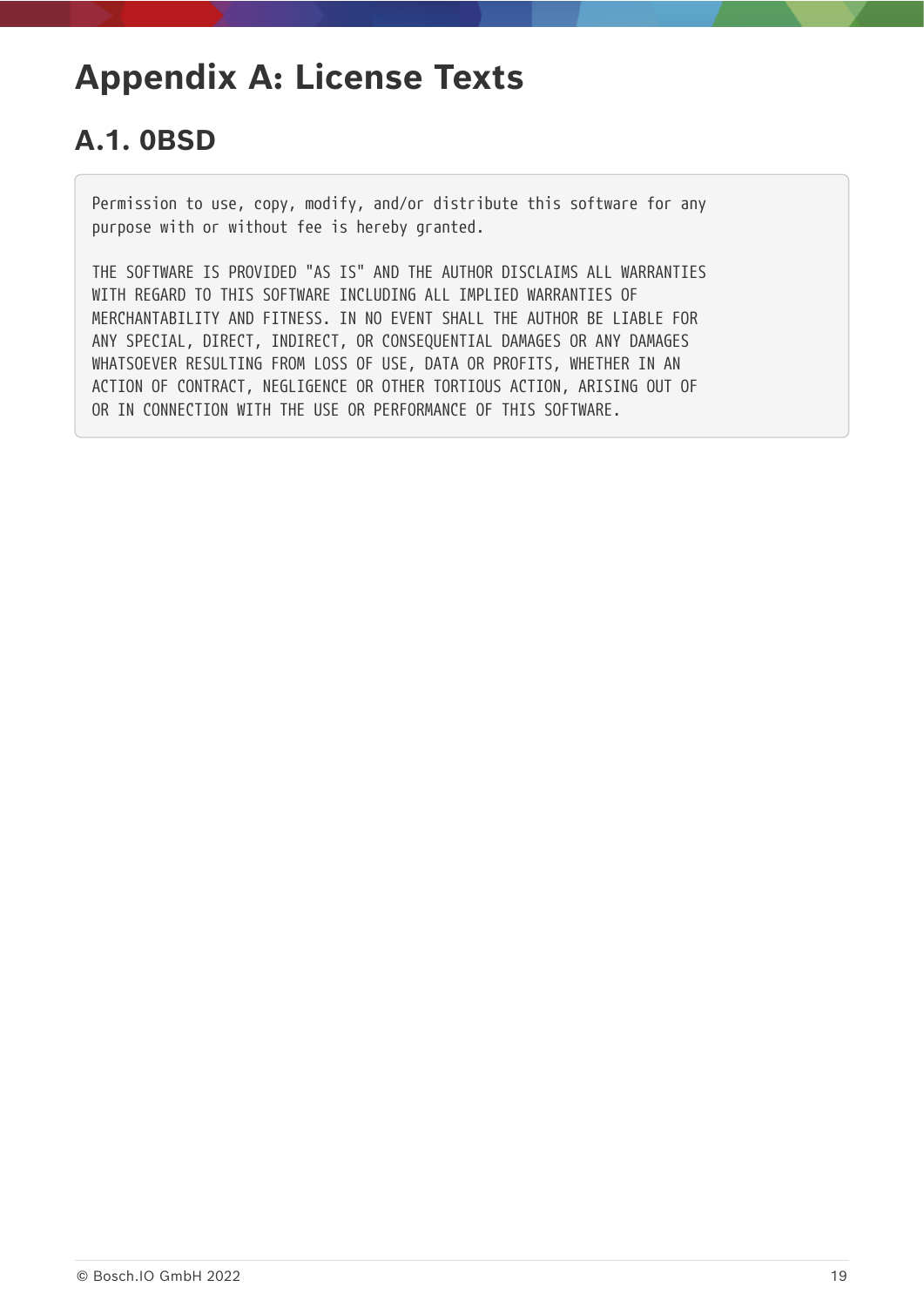## <span id="page-22-0"></span>**A.2. BSD-2-Clause**

Redistribution and use in source and binary forms, with or without modification, are permitted provided that the following conditions are met:

Redistributions of source code must retain the above copyright notice, this list of conditions and the following disclaimer.

Redistributions in binary form must reproduce the above copyright notice, this list of conditions and the following disclaimer in the documentation and/or other materials provided with the distribution.

THIS SOFTWARE IS PROVIDED BY THE COPYRIGHT HOLDERS AND CONTRIBUTORS "AS IS" AND ANY EXPRESS OR IMPLIED WARRANTIES, INCLUDING, BUT NOT LIMITED TO, THE IMPLIED WARRANTIES OF MERCHANTABILITY AND FITNESS FOR A PARTICULAR PURPOSE ARE DISCLAIMED. IN NO EVENT SHALL THE COPYRIGHT HOLDER OR CONTRIBUTORS BE LIABLE FOR ANY DIRECT, INDIRECT, INCIDENTAL, SPECIAL, EXEMPLARY, OR CONSEQUENTIAL DAMAGES (INCLUDING, BUT NOT LIMITED TO, PROCUREMENT OF SUBSTITUTE GOODS OR SERVICES; LOSS OF USE, DATA, OR PROFITS; OR BUSINESS INTERRUPTION) HOWEVER CAUSED AND ON ANY THEORY OF LIABILITY, WHETHER IN CONTRACT, STRICT LIABILITY, OR TORT (INCLUDING NEGLIGENCE OR OTHERWISE) ARISING IN ANY WAY OUT OF THE USE OF THIS SOFTWARE, EVEN IF ADVISED OF THE POSSIBILITY OF SUCH DAMAGE.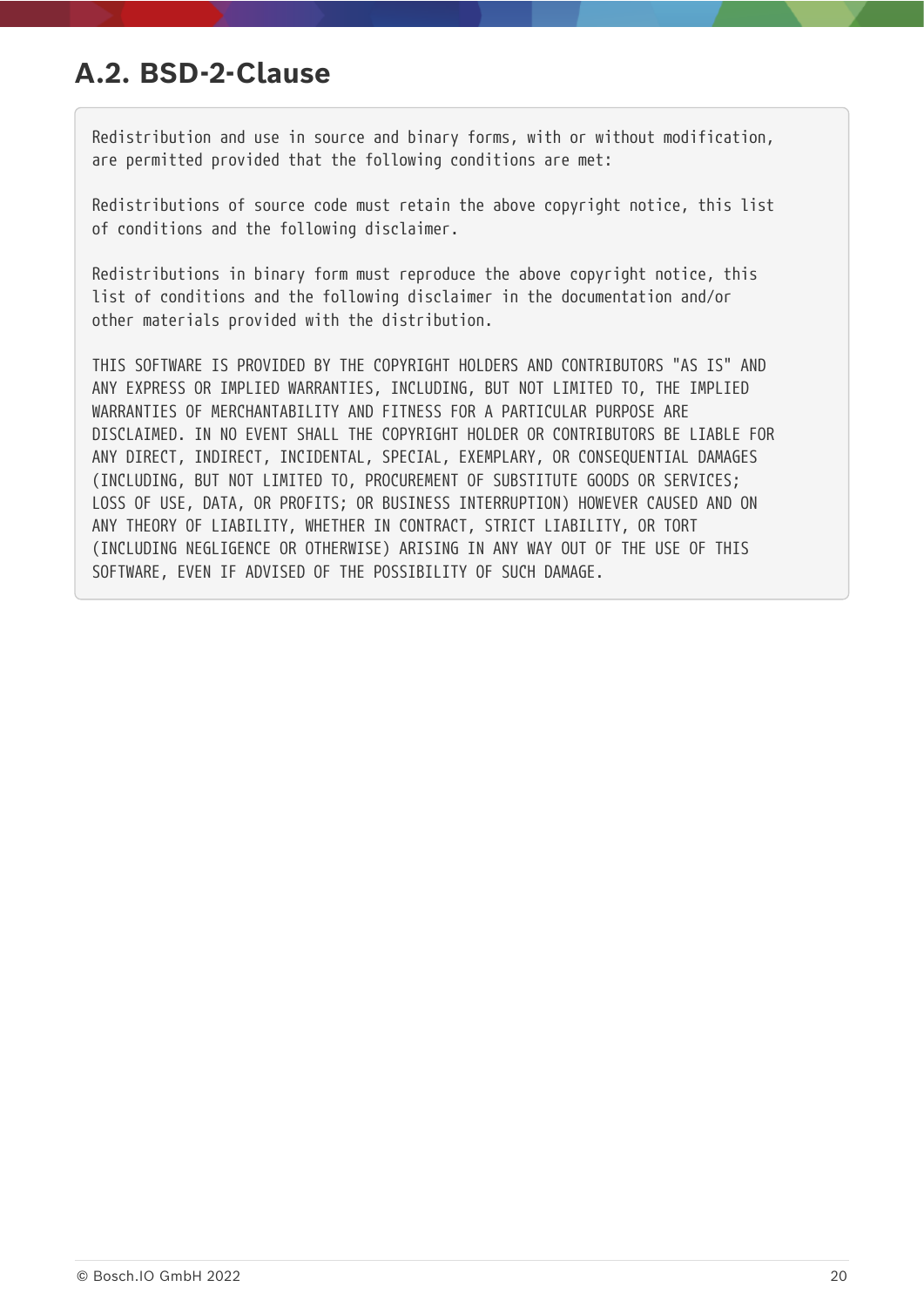## <span id="page-23-0"></span>**A.3. BSD-3-Clause**

Redistribution and use in source and binary forms, with or without modification, are permitted provided that the following conditions are met:

Redistributions of source code must retain the above copyright notice, this list of conditions and the following disclaimer.

Redistributions in binary form must reproduce the above copyright notice, this list of conditions and the following disclaimer in the documentation and/or other materials provided with the distribution.

Neither the name of the ORGANIZATION nor the names of its contributors may be used to endorse or promote products derived from this software without specific prior written permission.

THIS SOFTWARE IS PROVIDED BY THE COPYRIGHT HOLDERS AND CONTRIBUTORS "AS IS" AND ANY EXPRESS OR IMPLIED WARRANTIES, INCLUDING, BUT NOT LIMITED TO, THE IMPLIED WARRANTIES OF MERCHANTABILITY AND FITNESS FOR A PARTICULAR PURPOSE ARE DISCLAIMED. IN NO EVENT SHALL THE COPYRIGHT HOLDER OR CONTRIBUTORS BE LIABLE FOR ANY DIRECT, INDIRECT, INCIDENTAL, SPECIAL, EXEMPLARY, OR CONSEQUENTIAL DAMAGES (INCLUDING, BUT NOT LIMITED TO, PROCUREMENT OF SUBSTITUTE GOODS OR SERVICES; LOSS OF USE, DATA, OR PROFITS; OR BUSINESS INTERRUPTION) HOWEVER CAUSED AND ON ANY THEORY OF LIABILITY, WHETHER IN CONTRACT, STRICT LIABILITY, OR TORT (INCLUDING NEGLIGENCE OR OTHERWISE) ARISING IN ANY WAY OUT OF THE USE OF THIS SOFTWARE, EVEN IF ADVISED OF THE POSSIBILITY OF SUCH DAMAGE.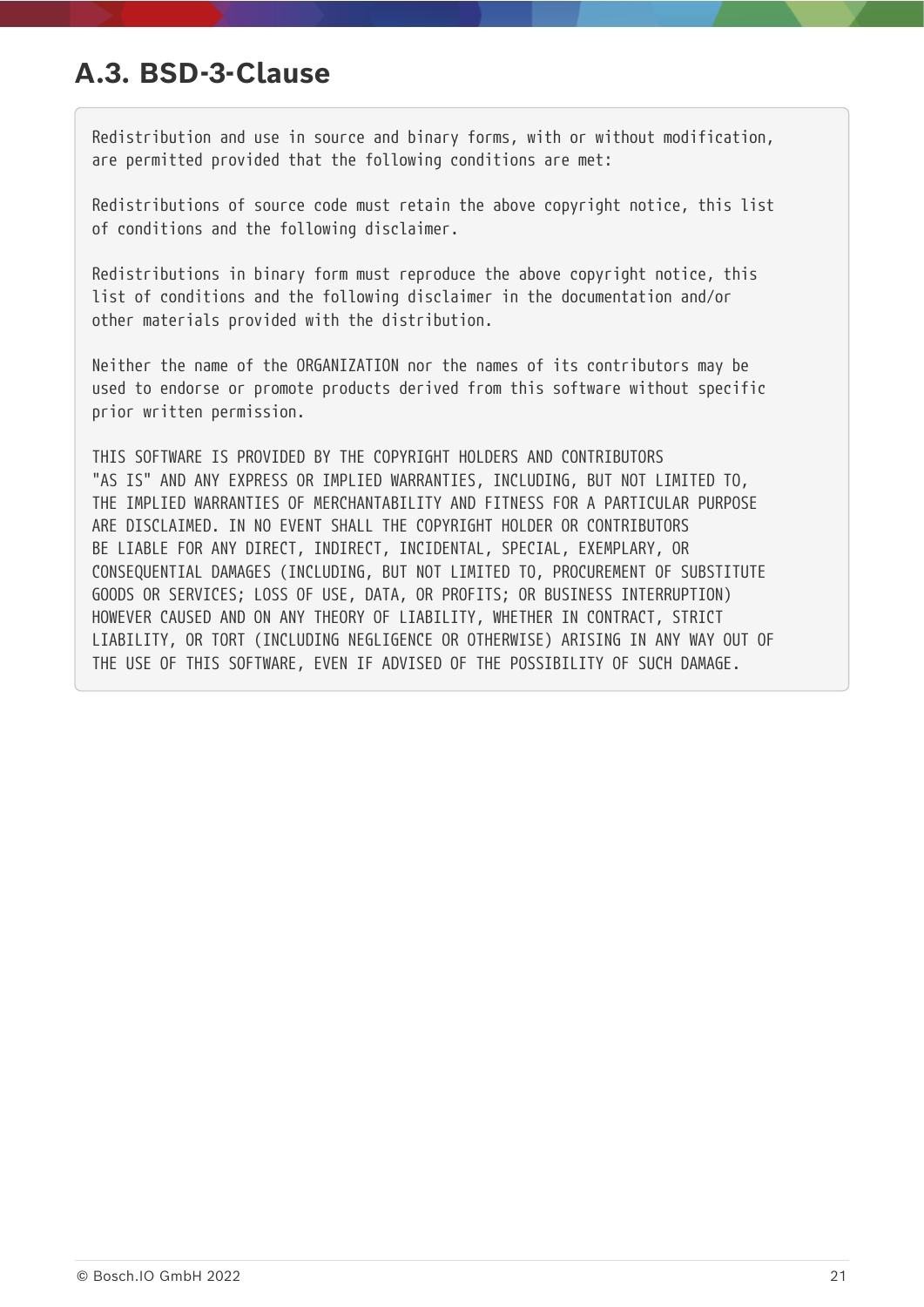## <span id="page-24-0"></span>**A.4. ISC**

Permission to use, copy, modify, and/or distribute this software for any purpose with or without fee is hereby granted, provided that the above copyright notice and this permission notice appear in all copies.

THE SOFTWARE IS PROVIDED "AS IS" AND THE AUTHOR DISCLAIMS ALL WARRANTIES WITH REGARD TO THIS SOFTWARE INCLUDING ALL IMPLIED WARRANTIES OF MERCHANTABILITY AND FITNESS. IN NO EVENT SHALL THE AUTHOR BE LIABLE FOR ANY SPECIAL, DIRECT, INDIRECT, OR CONSEQUENTIAL DAMAGES OR ANY DAMAGES WHATSOEVER RESULTING FROM LOSS OF USE, DATA OR PROFITS, WHETHER IN AN ACTION OF CONTRACT, NEGLIGENCE OR OTHER TORTIOUS ACTION, ARISING OUT OF OR IN CONNECTION WITH THE USE OR PERFORMANCE OF THIS SOFTWARE.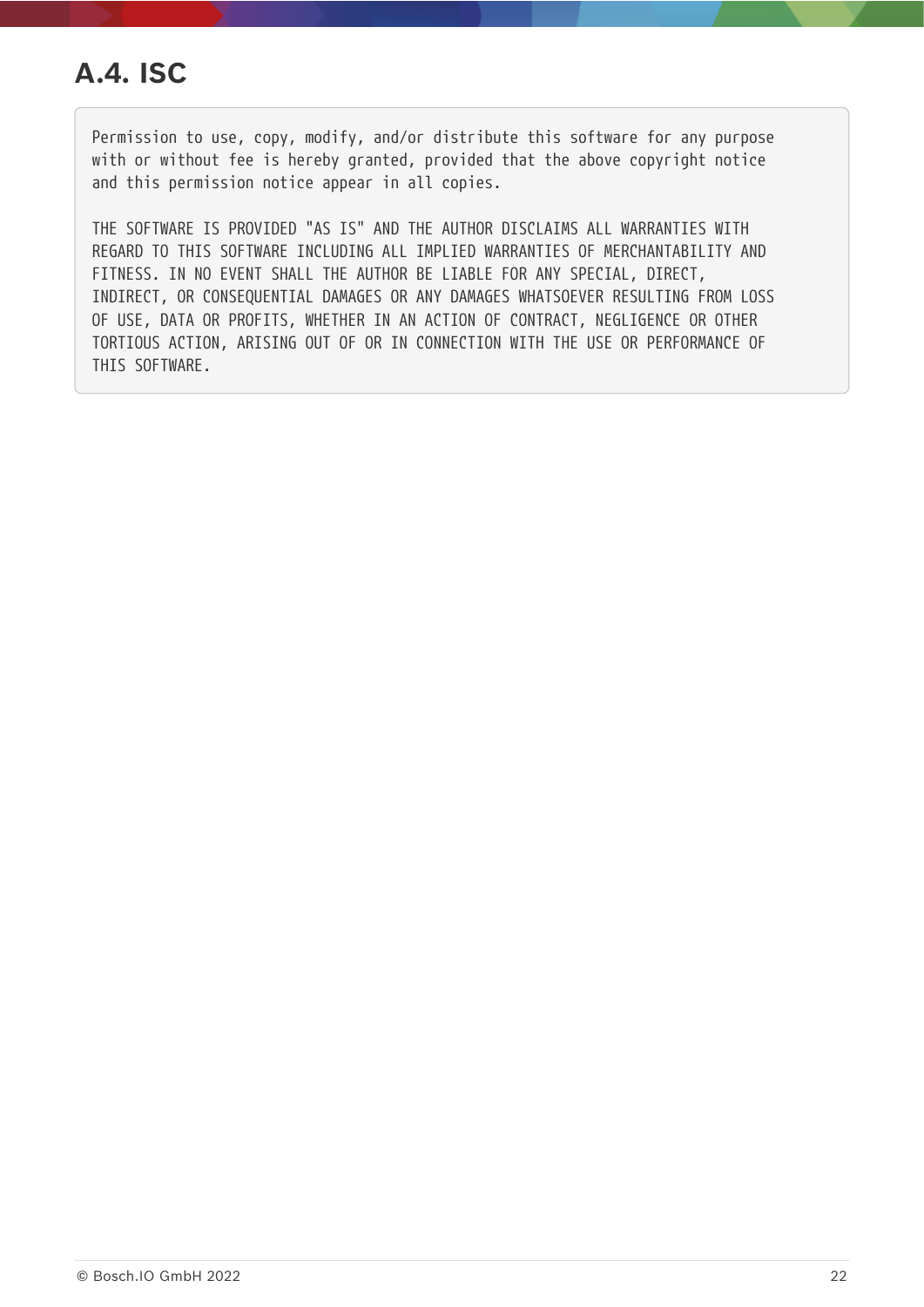# <span id="page-25-0"></span>**A.5. LicenseRef-Bosch-Proprietary**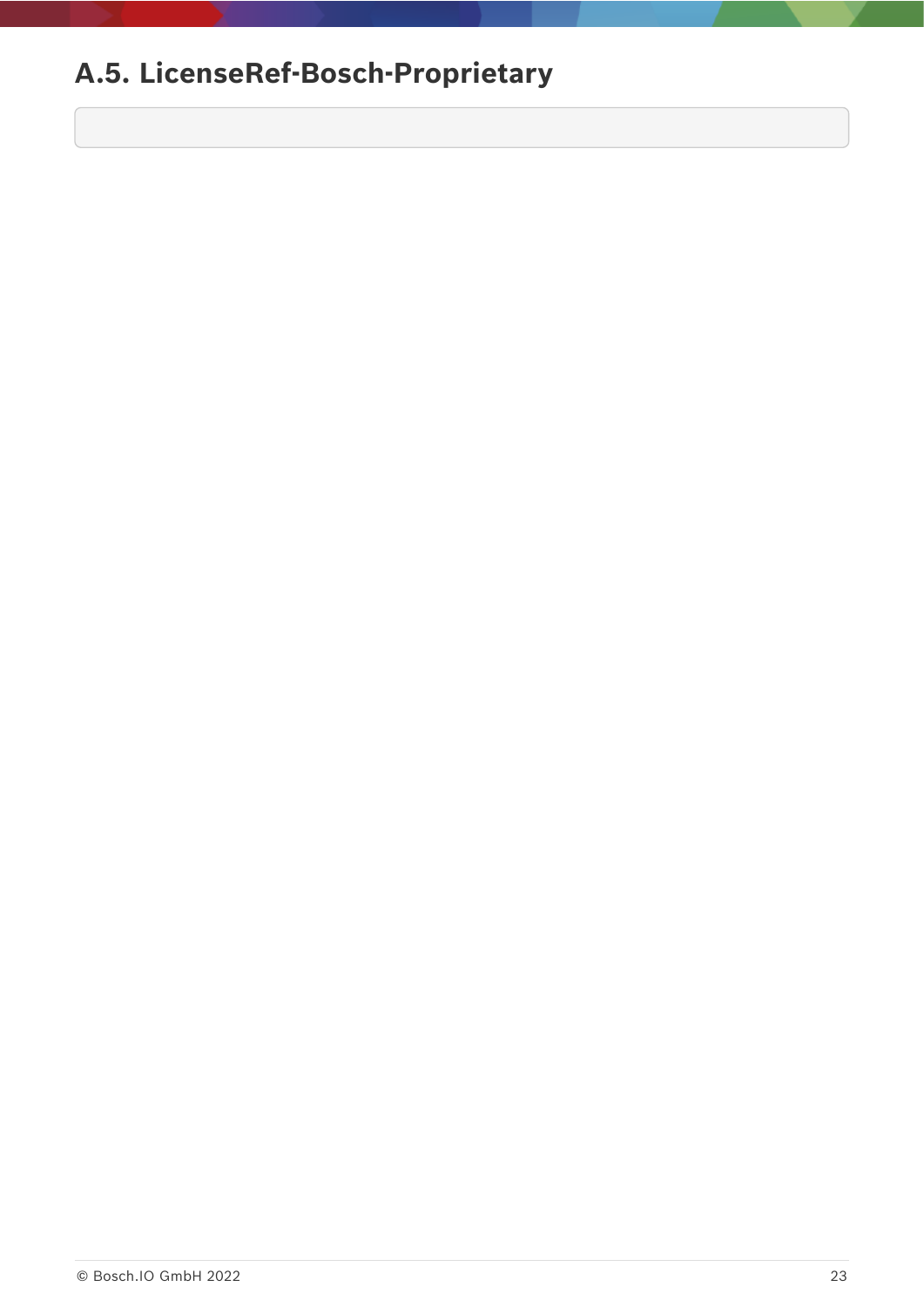## <span id="page-26-0"></span>**A.6. MIT**

Permission is hereby granted, free of charge, to any person obtaining a copy of this software and associated documentation files (the "Software"), to deal in the Software without restriction, including without limitation the rights to use, copy, modify, merge, publish, distribute, sublicense, and/or sell copies of the Software, and to permit persons to whom the Software is furnished to do so, subject to the following conditions:

The above copyright notice and this permission notice shall be included in all copies or substantial portions of the Software.

THE SOFTWARE IS PROVIDED "AS IS", WITHOUT WARRANTY OF ANY KIND, EXPRESS OR IMPLIED, INCLUDING BUT NOT LIMITED TO THE WARRANTIES OF MERCHANTABILITY, FITNESS FOR A PARTICULAR PURPOSE AND NONINFRINGEMENT. IN NO EVENT SHALL THE AUTHORS OR COPYRIGHT HOLDERS BE LIABLE FOR ANY CLAIM, DAMAGES OR OTHER LIABILITY, WHETHER IN AN ACTION OF CONTRACT, TORT OR OTHERWISE, ARISING FROM, OUT OF OR IN CONNECTION WITH THE SOFTWARE OR THE USE OR OTHER DEALINGS IN THE SOFTWARE.